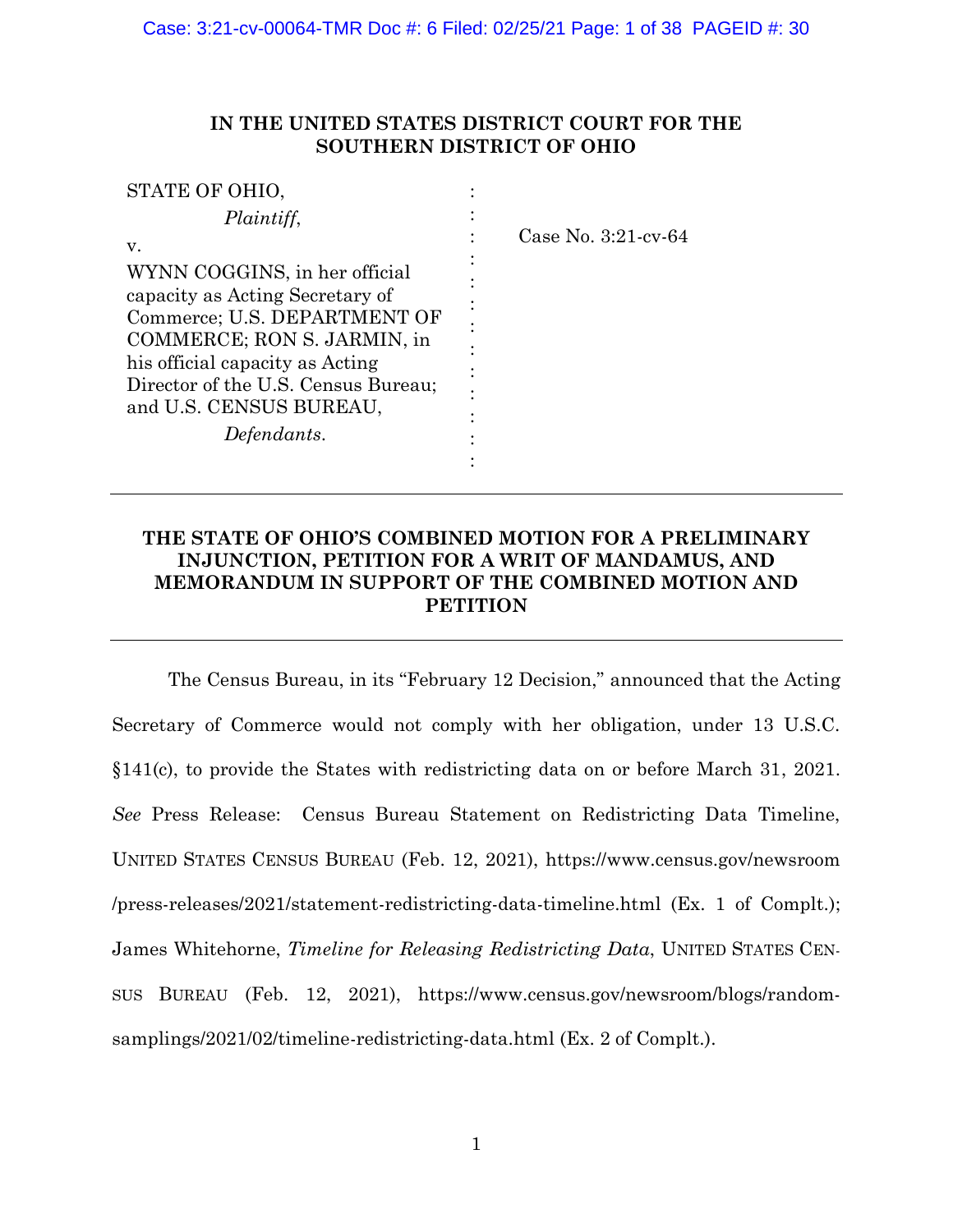The State of Ohio moves under Federal Rule of Civil Procedure 65 for an order preliminarily enjoining the defendants from enforcing the "February 12 Decision." The State additionally, and in the alternative, petitions under 28 U.S.C. §1361 for a writ of mandamus ordering the Acting Secretary to comply with her statutory obligation to provide the State with redistricting data under 13 U.S.C. §141(c) by March 31, 2021.

Because of the impending deadline, Ohio requests a ruling on this motion by **March 10, 2021.**

> DAVE YOST Ohio Attorney General

*/s/ Benjamin M. Flowers* BENJAMIN M. FLOWERS\* Solicitor General \**Counsel of Record* BENJAMIN M. FLOWERS\* Solicitor General MAY DAVIS (*PHV application pending)* Deputy Solicitor General BRIDGET C. COONTZ Section Chief, Constitutional Offices JULIE M. PFEIFFER Assistant Section Chief, Constitutional Offices 30 East Broad Street, 17th Floor 6l4-466-8980 benjamin.flowers@ohioattorneygeneral.gov

*Counsel for the State of Ohio*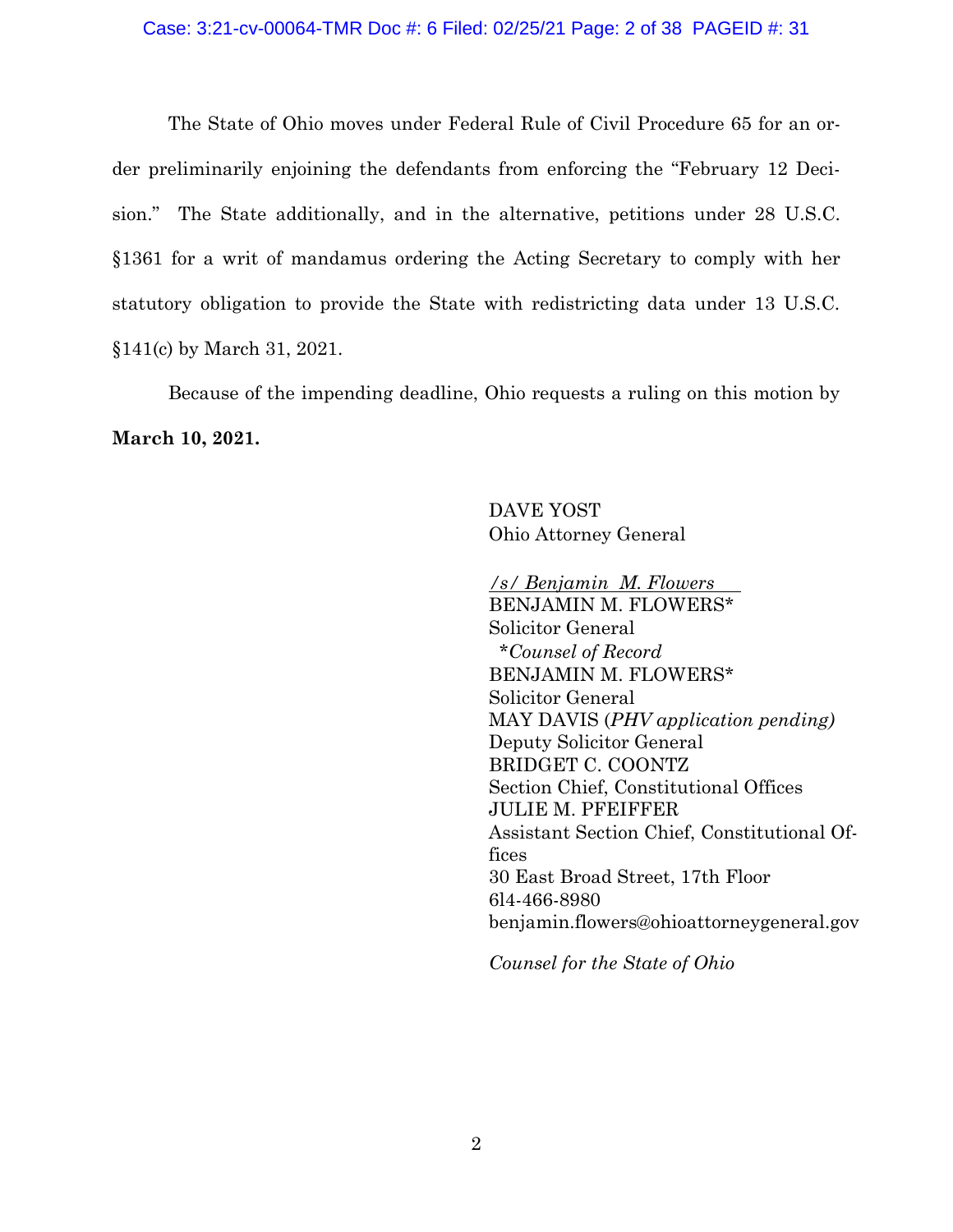# **TABLE OF CONTENTS**

# **Page**

<span id="page-2-0"></span>

| I.<br>The State of Ohio is entitled to an injunction requiring the Secretary                                                                                                                                                                                                                                                                                                                                                                                                                                                                                                                                                                                                                                                                                                                                                                                                                                                                                                                                                                                                                                                                                                                                              |
|---------------------------------------------------------------------------------------------------------------------------------------------------------------------------------------------------------------------------------------------------------------------------------------------------------------------------------------------------------------------------------------------------------------------------------------------------------------------------------------------------------------------------------------------------------------------------------------------------------------------------------------------------------------------------------------------------------------------------------------------------------------------------------------------------------------------------------------------------------------------------------------------------------------------------------------------------------------------------------------------------------------------------------------------------------------------------------------------------------------------------------------------------------------------------------------------------------------------------|
| Ohio is entitled to an injunction of the February 12 Decision be-<br>cause the State has satisfied all four of the preliminary-injunction<br>factors.                                                                                                                                                                                                                                                                                                                                                                                                                                                                                                                                                                                                                                                                                                                                                                                                                                                                                                                                                                                                                                                                     |
| A.                                                                                                                                                                                                                                                                                                                                                                                                                                                                                                                                                                                                                                                                                                                                                                                                                                                                                                                                                                                                                                                                                                                                                                                                                        |
| 1.                                                                                                                                                                                                                                                                                                                                                                                                                                                                                                                                                                                                                                                                                                                                                                                                                                                                                                                                                                                                                                                                                                                                                                                                                        |
| Every ten years, States redraw congressional and state-legislative<br>maps in response to changes in population. The Census Act re-<br>quires that the Secretary of Commerce provide the States with da-<br>ta that helps enable the drawing of these maps. Relevant here, the<br>Census Act requires the Secretary of Commerce to give each State<br>redistricting data by no later than March 31 of the year following<br>the census. 13 U.S.C. $$141(c)$ . Thus, every State is entitled to re-<br>ceive the data by March 31. Nonetheless, in its "February 12 Deci-<br>sion," the Census Bureau—a bureau within the Department of<br>Commerce and overseen by the Secretary of Commerce-finalized<br>a plan to release data not in compliance with the March 31 dead-<br>line. Instead, the Bureau announced that the States would receive<br>the data by September 30, 2021. Because the Decision flouts the<br>Secretary's legal obligation to provide the data by March 31, 2021,<br>it is <i>ultra vires</i> and should be enjoined. See Armstrong v. Excep-<br>tional Child Ctr., Inc., 575 U.S. 320, 326–27 (2015); Aid Ass'n for<br>Lutherans v. U.S. Postal Serv., 321 F.3d 1166, 1173, (D.C. Cir.<br>2003). |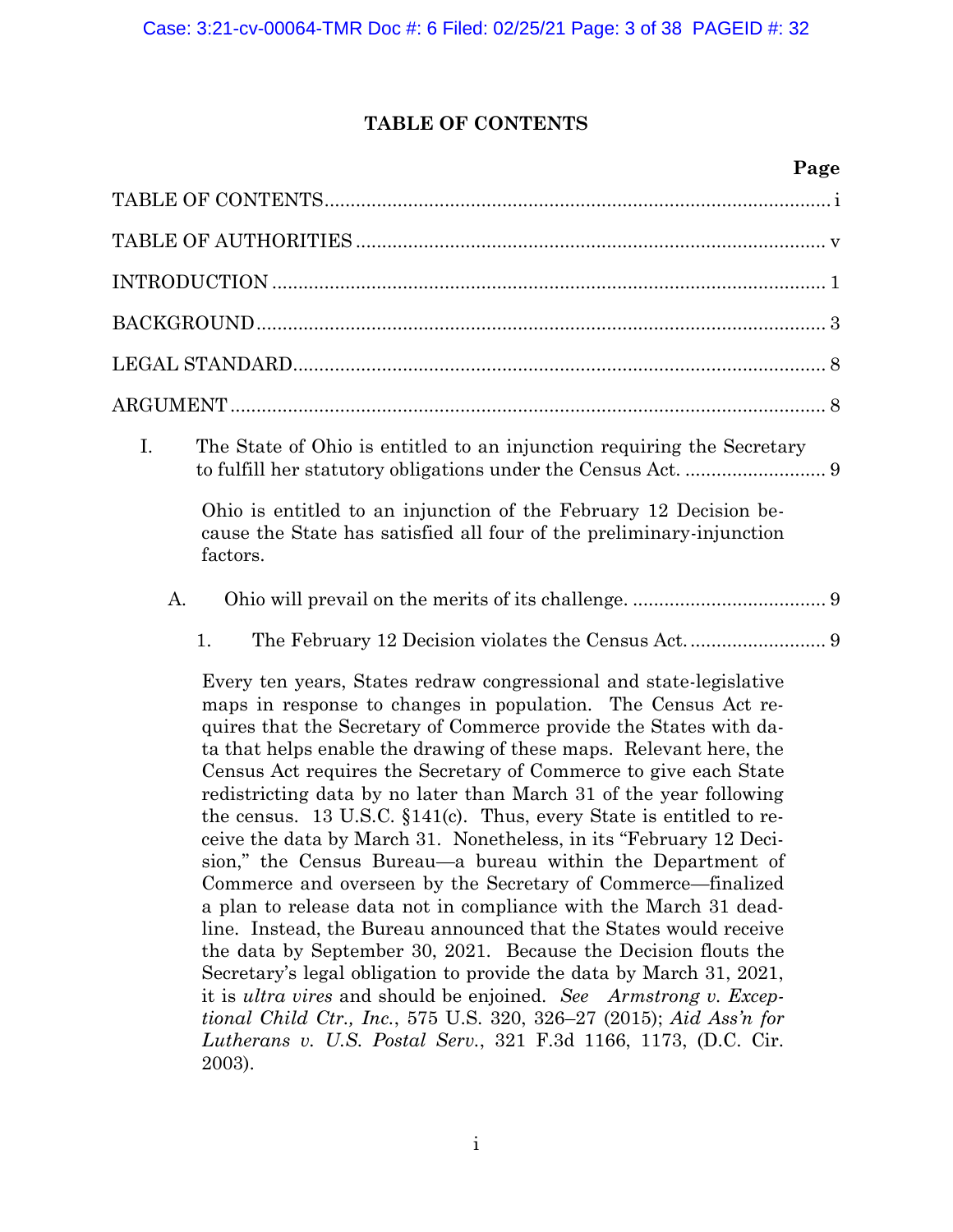2. [The February 12 Decision violates the Administrative](#page-23-0)  Procedure Act. [...................................................................................](#page-23-0) 14

The February 12 Decision also violates the Administrative Procedure Act. The "APA" requires courts to set aside "final agency action[s]" that are "arbitrary, capricious, an abuse of discretion, or otherwise not in accordance with law." 5 U.S.C. §706(2)(A). The February 12 decision is a "final agency action," not a tentative prediction, and thus subject to the APA. *Berry v. Dep't of Labor*, 832 F. 3d 627, 633 (6th Cir. 2016). And the Decision violates the APA for two separate reasons. *First*, because it violates the March 31 deadline imposed by 13 U.S.C. §141(c), it is "not in accordance with law." §706(2)(A). *Second*, the decision is "arbitrary and capricious." *Id*. An agency action is arbitrary and capricious if the agency "entirely failed to consider an important aspect of the problem, offered an explanation for its decision that runs counter to the evidence before the agency, or is so implausible that it could not be ascribed to a difference in view or the product of agency expertise." *Motor Vehicles Mfrs. Ass'n. v. State Farm Mut. Auto. Ins. Co.*, 463 U.S. 29, 43 (1983). The defendants failed to engage in the required analysis. While they recognized that some States needed the data before others, the February 12 Decision states that it will release *all fifty States'* data at once. This is a departure from past practice, where the Census Bureau released data on a rolling basis. In settling on this new approach, the agency did not consider alternatives—such as a rolling release that prioritizes releases to States that need the data soonest—that would have ameliorated the difficulty. Nor is there any indication that it adequately considered the degree to which the States had come to rely on the March 31 due date. The failure to consider reliance interests, together with the failure to consider meaningful alternatives, is arbitrary and capricious. *Dep't of Homeland Sec. v. Regents of the Univ. of Cal.*, 140 S. Ct. 1891, 1915 (2020).

#### B. [Ohio will be irreparably harmed without an injunction.......................](#page-28-0) 19

The State will be irreparably harmed if the February 12 Decision is not enjoined. The Ohio Constitution *requires* the Ohio Redistricting Commission and the General Assembly to use census data when redistricting if that data is available. Ohio Const., art. XI,  $\S3(A)$ ; art. XIX,  $\S2(A)(2)$ . But the Ohio Constitution also requires the Ohio Redistricting Commission to finalize its map by September 1 and to hold three public hearings before doing so. Ohio Const., art. XI, §1. And if the General Assembly does not pass a map with strong bipartisan support before September 30, the pow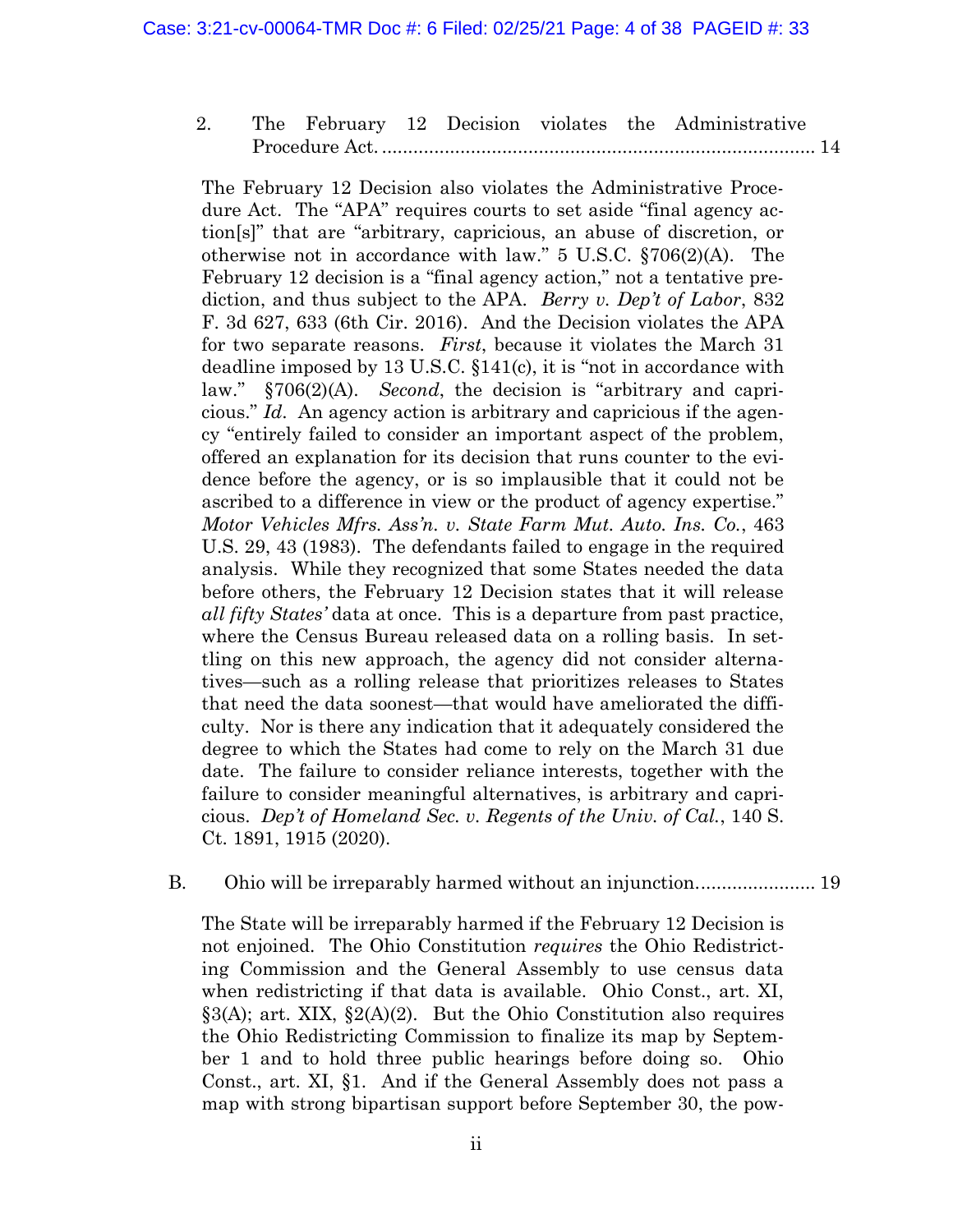er to do so shifts to the Commission. *Id*., art. XIX, §1. Thus, the State can simultaneously effectuate the preference for the use of census data and the constitutional deadlines *only if* the Census Bureau provides the State with data well in advance of the deadlines. The February 12 Decision, by delaying the release of data, thus keeps the State "from effectuating" state law, which constitutes irreparable harm as a matter of law. *Maryland v. King*, 133 S. Ct. 1, 3 (2012) (Roberts, C.J., in chambers); *accord Abbott v. Perez*, 138 S. Ct. 2305, 2324 (2018); *Thompson v. DeWine*, 959 F.3d 804, 812 (6th Cir. 2020).

C. [Enjoining the February 12 Decision will not cause substantial](#page-32-0)  harm to others. [.......................................................................................](#page-32-0) 23

An injunction here will not cause substantial harm to others. To the contrary, States around the Union will benefit from an order requiring the Secretary to do her job. While the defendants may have to expend resources to comply with any injunction, "injuries, however substantial, in terms of money, time and energy necessarily expended in compliance with an injunction are not enough" to defeat a request for injunctive relief. *United States v. Edward Rose & Sons*, 384 F.3d 258, 264 (6th Cir. 2004) (quotation omitted). In any event, because the State will be irreparably harmed without an injunction, any harm to others is non-dispositive. *Coal. to Defend Affirmative Action v. Granholm*, 473 F.3d 237, 252 (6th Cir. 2006) (citing *Congregation Lubavitch v. City of Cincinnati*, 923 F.2d 458, 460 (6th Cir. 1991)). And the court can limit any potential harm to others by tailoring its injunction to provide only the relief that is strictly necessary.

D. [Enjoining the February 12 Decision will serve the public interest......](#page-33-0) 24

Because the "public interest lies in a correct application of the" law, and "upon the will of the people … being effected in accordance with [the] law," *Coal. to Defend Affirmative Action*, 473 F.3d at 252, an injunction will further the public interest: it will ensure that the defendants follow federal law, and allow the State to best effectuate state law.

II. [If the Court determines that it may not issue an injunction, it should](#page-33-1)  issue a writ of mandamus [ordering the Secretary to comply with 13](#page-33-1)  [U.S.C. §141\(c\)...............................................................................................](#page-33-1) 24

"The district courts shall have original jurisdiction of any action in the nature of mandamus to compel an officer or employee of the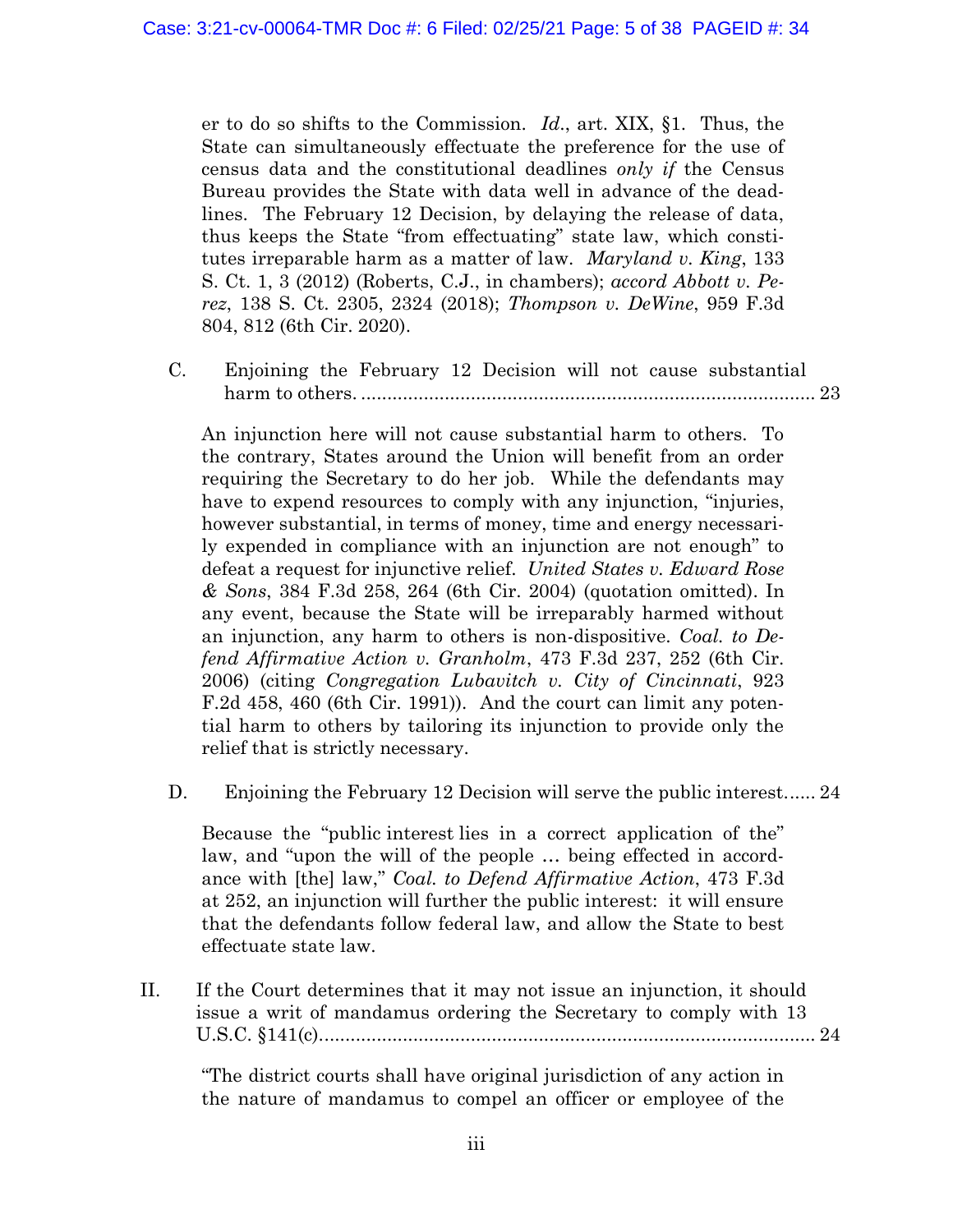United States or any agency thereof to perform a duty owed to the plaintiff." 28 U.S.C. §1361. Here, it would be appropriate to award mandamus relief requiring the Acting Secretary to comply with §141(c) if injunctive relief is not available. If injunctive relief is determined to be unavailable, the State will have "exhausted all other avenues of relief" for enforcing "a clear nondiscretionary duty" that the Acting Secretary owes to it. *Heckler v. Ringer*, 466 U.S. 602, 616 (1984); *accord Haddad v. EEOC*, No. 18-1034, 2019 U.S. App. LEXIS 13600, at \*3 (6th Cir. May 6, 2019). And because a writ would help prevent irreparable harm to the State, it would be "appropriate under the circumstances." *Cheney v. United States Dist. Court*, 542 U.S. 367, 381 (2004).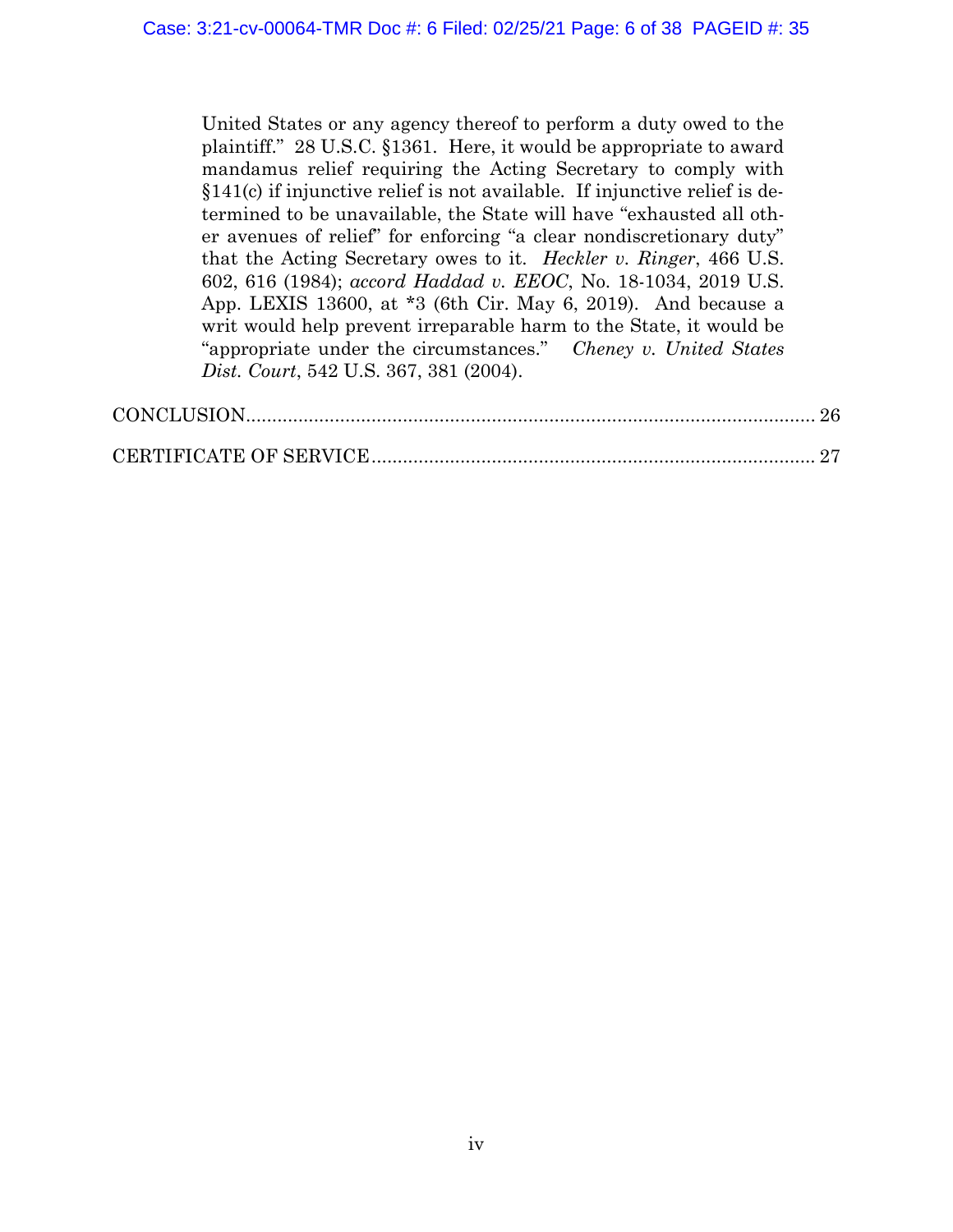# **TABLE OF AUTHORITIES**

<span id="page-6-0"></span>

| Cases                                                                               | Page(s) |
|-------------------------------------------------------------------------------------|---------|
| Abbott Labs. v. Gardner,                                                            |         |
| Abbott v. Perez,                                                                    |         |
| Aid Ass'n for Lutherans v. U.S. Postal Serv.,                                       |         |
| Am. Sch. of Magnetic Healing v. McAnnulty,                                          |         |
| Amoco Prod. Co. v. Vill. of Gambell,                                                |         |
| Armstrong v. Exceptional Child Ctr., Inc.,                                          |         |
| Barry v. Lyon,<br>No. 13-cv-13185, 2015 U.S. Dist. LEXIS 174347 (E.D. Mich. June 5, |         |
| Berry v. Dep't of Labor,                                                            |         |
| Cheney v. United States Dist. Court,                                                |         |
| City of Pontiac Retired Emples. Ass'n v. Schimmel,                                  |         |
| CNSP, Inc. v. City of Santa Fe,                                                     |         |
| Coal. to Defend Affirmative Action v. Granholm,                                     |         |
| Cook v. FDA,                                                                        |         |
| Crawford v. Marion Cty. Election Bd.,                                               |         |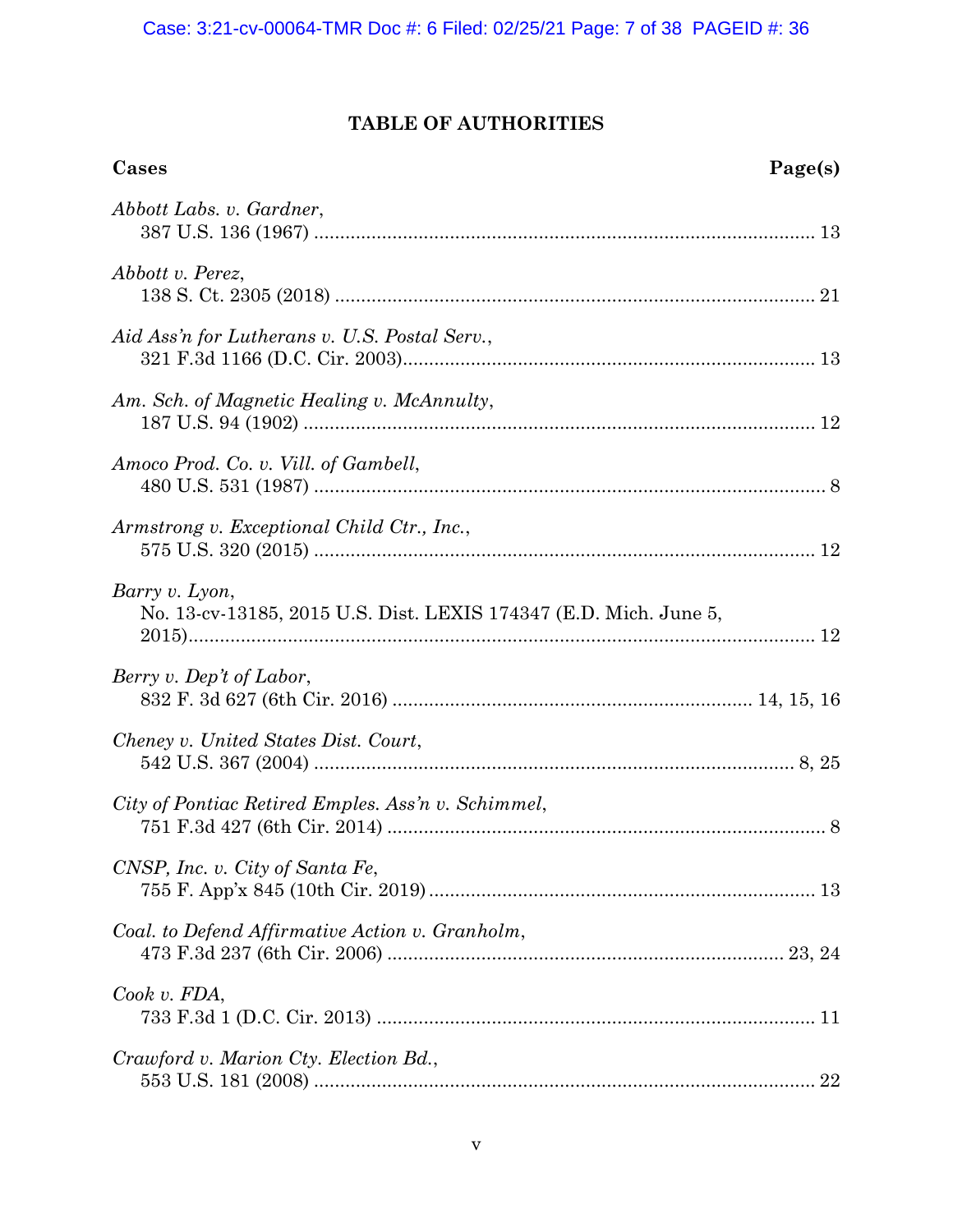| Cyan, Inc. v. Beaver Cty. Emples. Ret. Fund,            |  |
|---------------------------------------------------------|--|
| Dep't of Homeland Sec. v. Regents of the Univ. of Cal., |  |
| Dept. of Commerce v. New York,                          |  |
| Evenwel v. Abbott,                                      |  |
| Franklin v. Massachusetts,                              |  |
| Haddad v. EEOC,                                         |  |
| Heckler v. Ringer,                                      |  |
| Hosseini v. Johnson,                                    |  |
| Householder v. Ohio A. Philip Randolph Inst.,           |  |
| Int'l Refugee Assistance Project v. Trump,              |  |
| Jama v. Dep't of Homeland Sec.,                         |  |
| Lansing Dairy, Inc. v. Espy,                            |  |
| Lopez v. Davis,                                         |  |
| Maine Cmty. Health Options v. United States,            |  |
| Maryland v. King,                                       |  |
| Mays v. LaRose,                                         |  |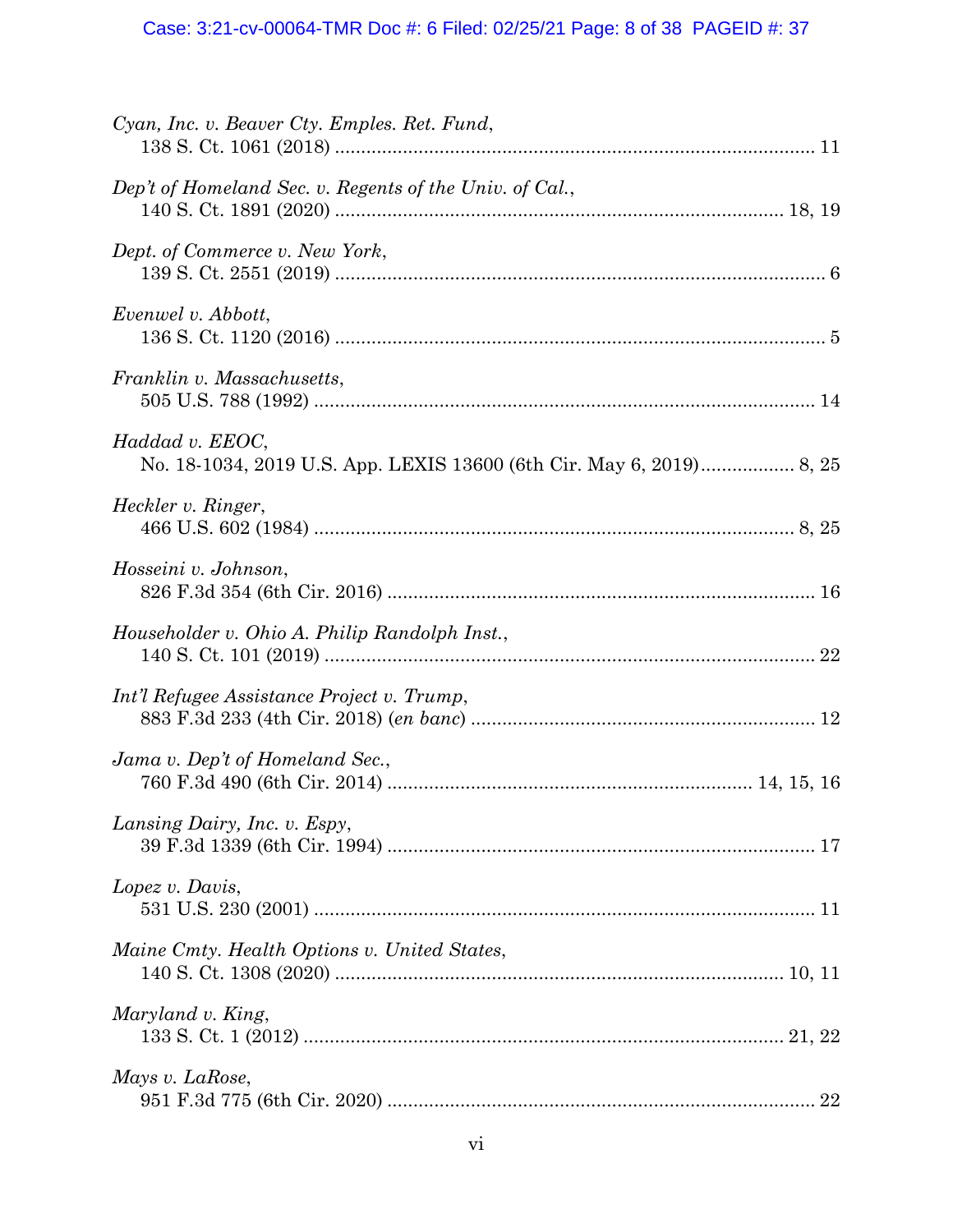# Case: 3:21-cv-00064-TMR Doc #: 6 Filed: 02/25/21 Page: 9 of 38 PAGEID #: 38

| Merck Sharp & Dohme Corp. v. Albrecht,                                              |  |
|-------------------------------------------------------------------------------------|--|
| Motor Vehicles Mfrs. Ass'n. v. State Farm Mut. Auto. Ins. Co.,                      |  |
| New York v. Dep't of Commerce,                                                      |  |
| Ohio Democratic Party v. Husted,                                                    |  |
| Roman Catholic Diocese v. Cuomo,                                                    |  |
| Ross v. Nat'l Urban League,                                                         |  |
| Shalom Pentecostal Church v. Acting Sec'y, United States Dep't of<br>Homeland Sec., |  |
| Sierra Club v. Trump,                                                               |  |
| Thompson v. DeWine,                                                                 |  |
| In re Trump,                                                                        |  |
| U.S. Army Corps of Eng'rs v. Hawkes Co.,                                            |  |
| United States v. Edward Rose & Sons,                                                |  |
| Wall v. United States EPA,                                                          |  |
| Wilson v. Kasich,                                                                   |  |
| <b>Statutes and Constitutional Provisions</b>                                       |  |
|                                                                                     |  |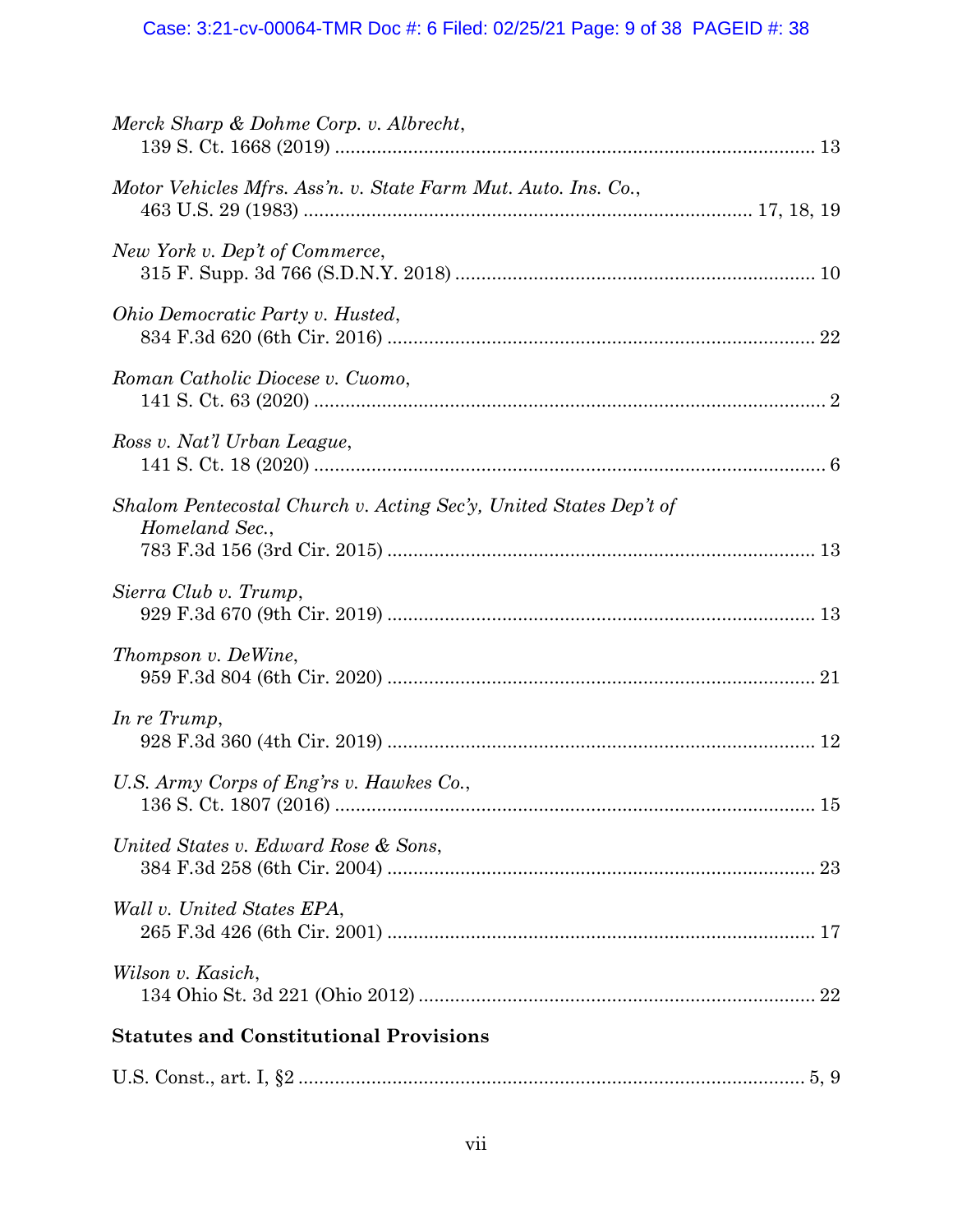| <b>Other Authorities</b>                                                                                                          |
|-----------------------------------------------------------------------------------------------------------------------------------|
| 132nd General Assembly, Substitute Senate Joint Resolution Number                                                                 |
|                                                                                                                                   |
| Hansi Lo Wang, 6-Month Delay in Census Redistricting Data Could                                                                   |
| James Whitehorne, Timeline for Releasing Redistricting Data, UNITED                                                               |
| Jessie Balmert, <i>Everyone complains about congressional</i><br>gerrymandering. Ohio just did something about it, Cincinnati.com |
| Jessie Balmert, Ohio may have just ended gerrymandering; will others                                                              |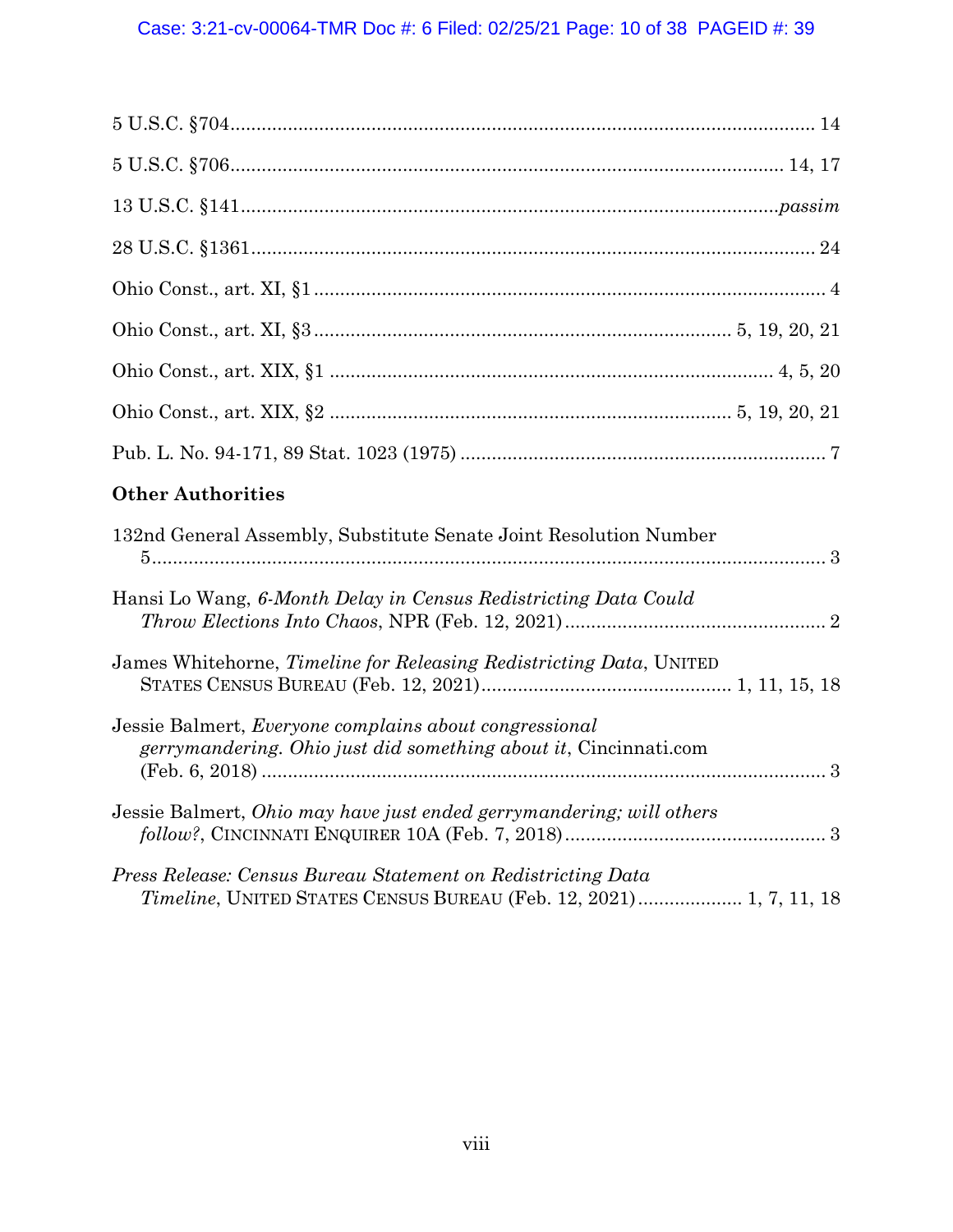#### <span id="page-10-1"></span>**INTRODUCTION**

<span id="page-10-0"></span>In 2015 and 2018, Ohioans went to the polls and overwhelmingly approved constitutional amendments to change the redistricting process. Those amendments, designed to prevent partisan gerrymandering, change the process by which Ohio draws its legislative districts. As a result, the Constitution today includes numerous requirements to ensure that all maps that the Ohio Redistricting Commission or the General Assembly adopt will enjoy significant bipartisan support.

<span id="page-10-3"></span><span id="page-10-2"></span>The amended processes are set to be implemented for the first time this year, when the State draws legislative districts based on population data from the 2020 Census. But the State cannot use that data unless the Secretary of Commerce shares the data in time. That *should not* be a problem, because the Secretary is statutorily obligated to share the data no later than March 31, 2021. 13 U.S.C. §141(c). But it has become a problem nonetheless, because the Census Bureau part of the Department of Commerce—recently announced that the Acting Secretary will not be complying with the statutory deadline. The Bureau, in its "February 12 Decision," announced that, "because of COVID-19-related shifts in data collection and in the data processing schedule," it will "deliver" the redistricting data at issue in §141(c) "to all states by Sept. 30, 2021." See *Press Release: Census Bureau Statement on Redistricting Data Timeline*, UNITED STATES CENSUS BUREAU (Feb. 12, 2021), https://www.census.gov/newsroom/press-releases/2021/statementredistricting-data-timeline.html (Ex. 1 of Complt.); *accord* James Whitehorne, *Timeline for Releasing Redistricting Data*, UNITED STATES CENSUS BUREAU (Feb. 12,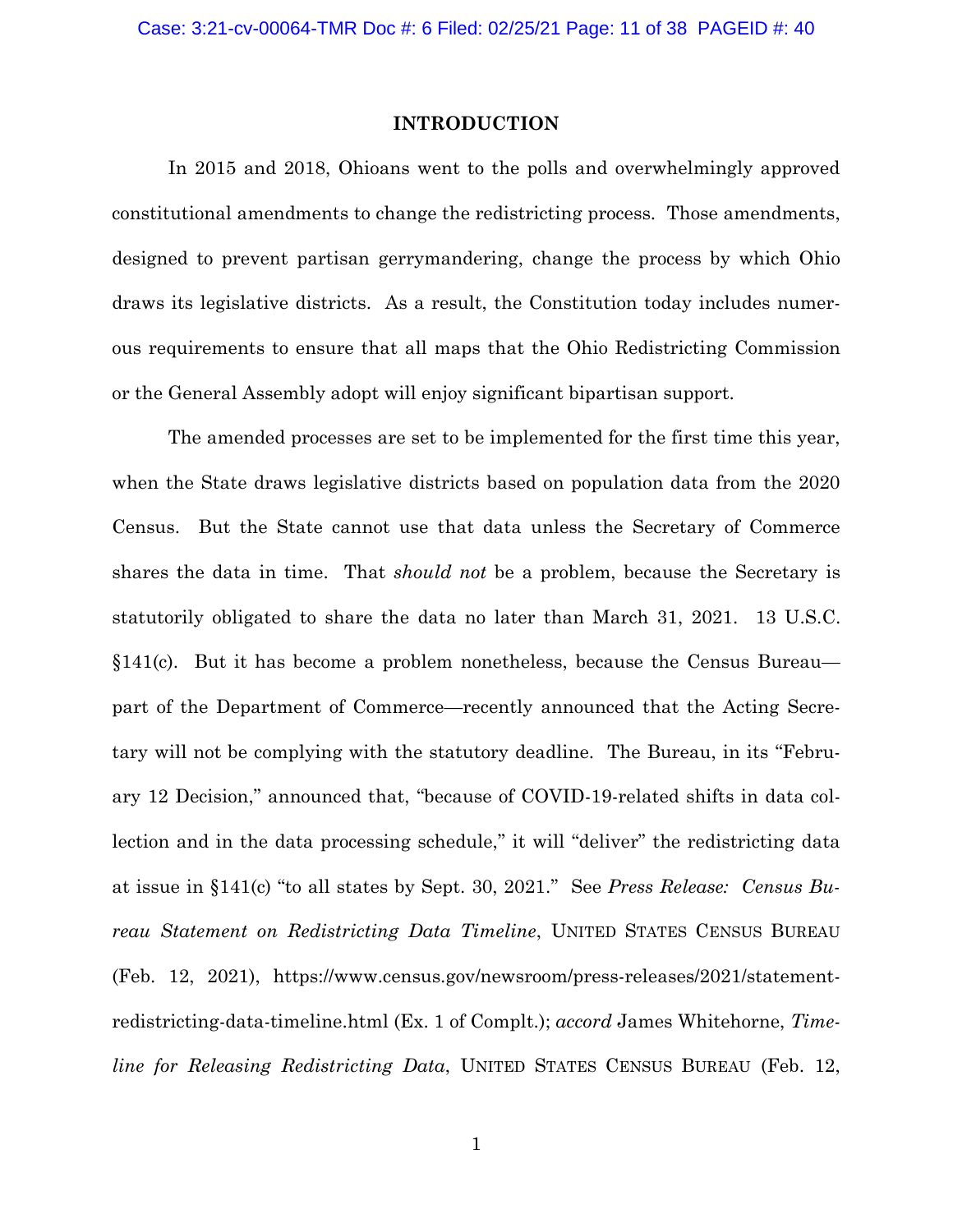#### Case: 3:21-cv-00064-TMR Doc #: 6 Filed: 02/25/21 Page: 12 of 38 PAGEID #: 41

2021), https://www.census.gov/newsroom/blogs/random-samplings/2021/02/timelineredistricting-data.html (Ex. 2 of Complt.).

<span id="page-11-1"></span>This delay in providing the data will seriously harm the States, who have redistricting to perform and elections to run notwithstanding any difficulties caused by COVID-19. *See* Hansi Lo Wang, *6-Month Delay in Census Redistricting Data Could Throw Elections Into Chaos*, NPR (Feb. 12, 2021), http://bit.do/fNEJ8. The harm is especially stark in Ohio, where the delay will undermine the State's efforts to draw legislative maps through the constitutionally mandated process—a process that, among other things, *requires* Ohio's Redistricting Commission to finalize state legislative districts by September 1, and to hold three public meetings before doing so. The many people who voted for redistricting reform deserve better than to have their efforts thwarted by a federal government that refuses to do its job. No doubt, the pandemic has greatly complicated the Census Bureau's task. But the pandemic has complicated the jobs of firefighters, police officers, and judges too. All those public servants found ways to continue fulfilling their obligations to the public, recognizing that government officials "may not shelter in place" while their duties go unfulfilled. *Roman Catholic Diocese v. Cuomo*, 141 S. Ct. 63, 71 (2020) (Gorsuch, J., concurring). The defendants must not be permitted to evade their duties by citing a global pandemic that everyone else is finding ways to work through.

<span id="page-11-0"></span>Because the February 12 Decision is unlawful, and because the Census Bureau adopted it in violation of the Administrative Procedure Act, this Court should vacate the Decision and enjoin the defendants from enforcing it with respect to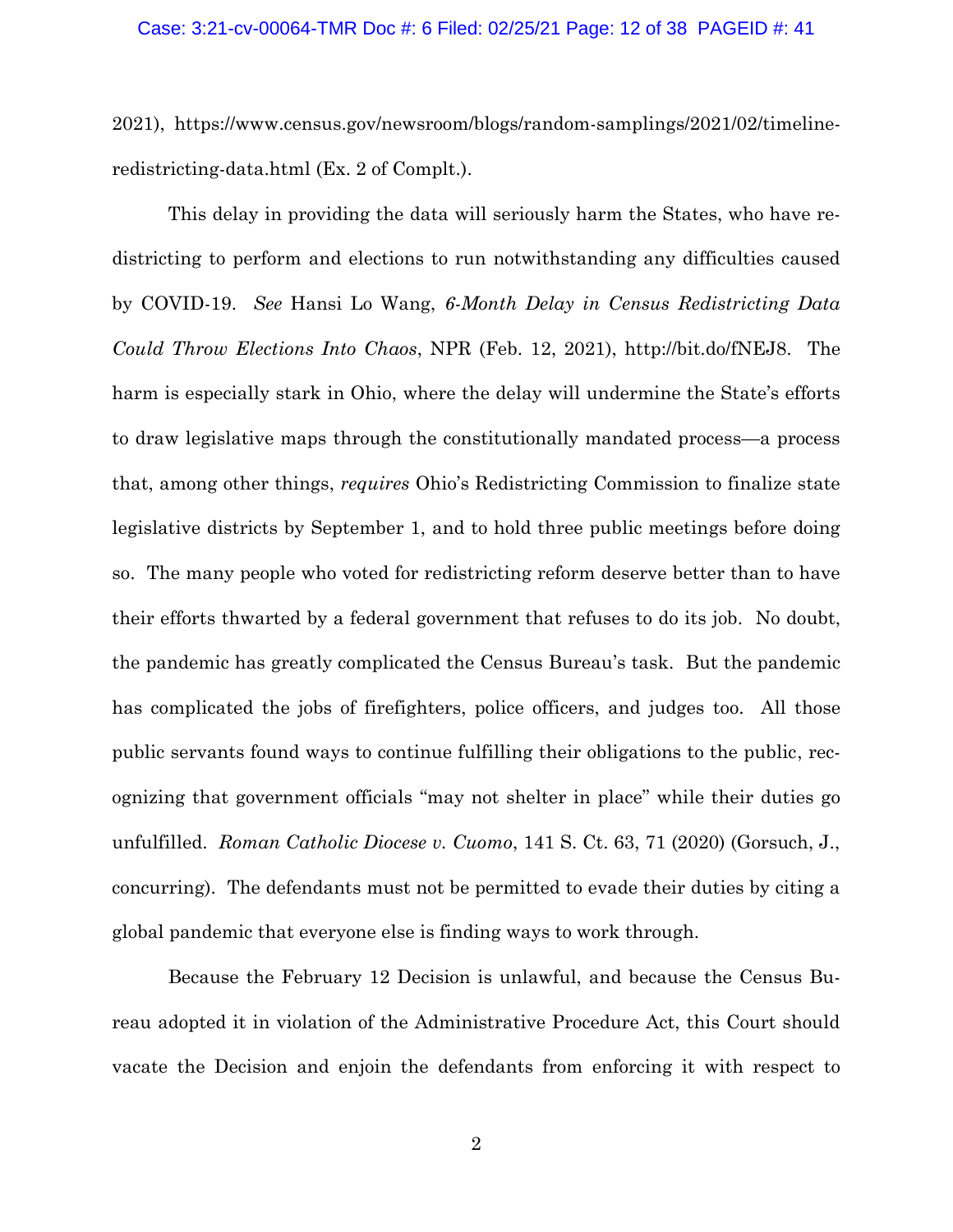Ohio's data. Alternatively, and if the Court determines that injunctive relief is unavailable, it should award a writ of mandamus, requiring the Acting Secretary to meet the March 31 deadline imposed by  $\S 141(c)$ . (From now on, this brief will refer to the Acting Secretary as simply "the Secretary".)

#### <span id="page-12-3"></span><span id="page-12-2"></span><span id="page-12-1"></span>**BACKGROUND**

<span id="page-12-0"></span>**1.** "Ohio may have just ended gerrymandering; will others follow?" That was the headline in the Cincinnati Enquirer after a group of bipartisan legislators in Ohio's General Assembly worked together to propose an amendment to the Ohio Constitution. *See* Jessie Balmert, *Ohio may have just ended gerrymandering; will others follow?*, CINCINNATI ENQUIRER 10A (Feb. 7, 2018), *online at* Jessie Balmert, *Everyone complains about congressional gerrymandering. Ohio just did something about it*, Cincinnati.com (Feb. 6, 2018), https://tinyurl.com/y6zqva6g. The proposed amendment would reform the redistricting process so as to require significant bipartisan support for new maps. *See* 132nd General Assembly, Substitute Senate Joint Resolution Number 5. On May 8, 2018, the People of Ohio approved the proposed amendment by a 3-to-1 margin. This followed on the heels of an earlier, 2015 amendment that had already modified the process by which maps are drawn—an amendment that passed by similarly overwhelming margins. Ohioans will get their first chance the see the new redistricting process in action in 2021, when the State draws new maps in response to the 2020 Census.

Today, the Ohio Constitution creates two redistricting processes, one for the drawing of state legislative districts and another for drawing congressional dis-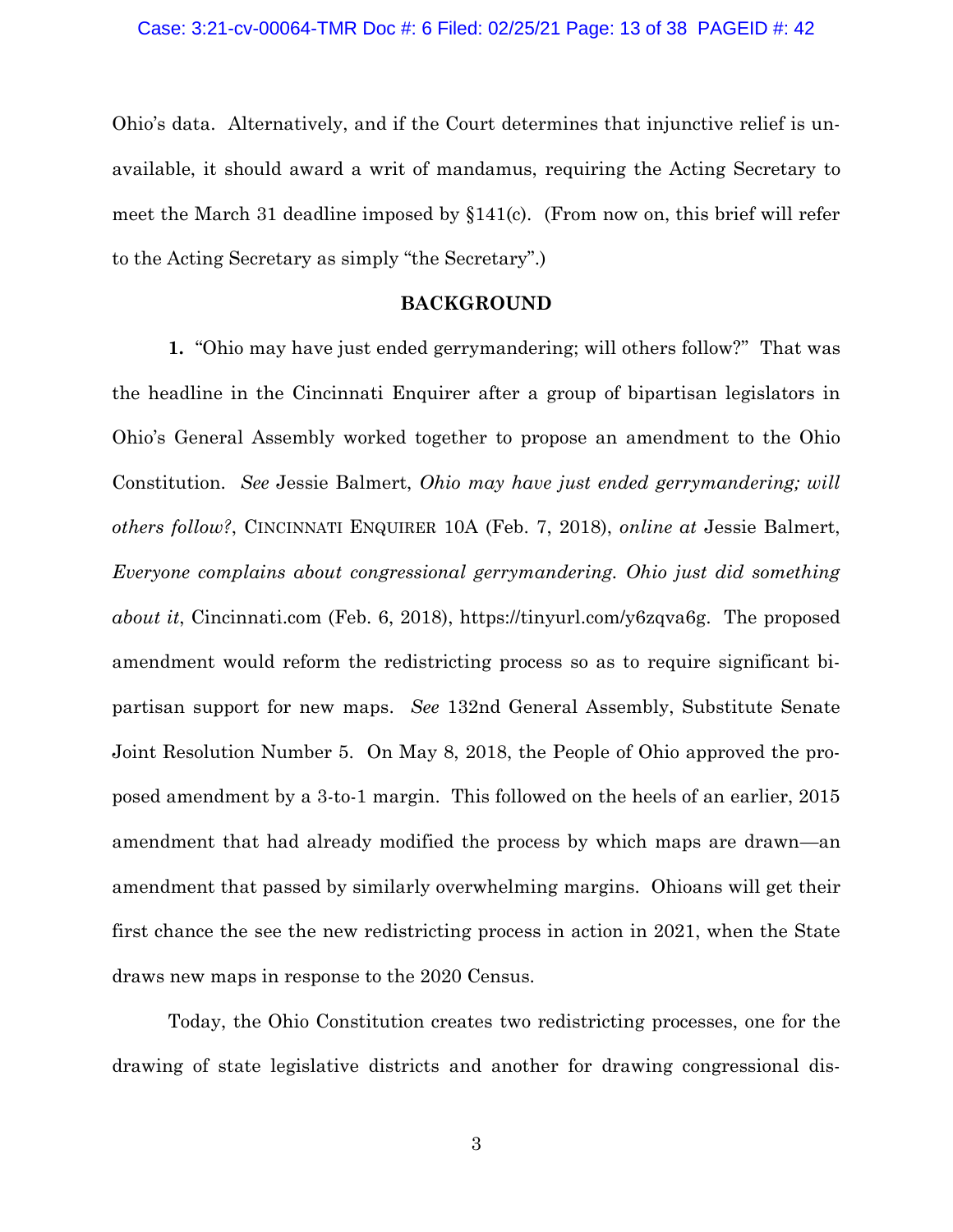#### Case: 3:21-cv-00064-TMR Doc #: 6 Filed: 02/25/21 Page: 14 of 38 PAGEID #: 43

<span id="page-13-0"></span>tricts. The process for drawing state legislative districts is set out in Article XI of Ohio's Constitution. That Article creates a bipartisan, seven-member Ohio Redistricting Commission, which the Constitution vests with the power to draw state legislative maps. *Id*., §1(A). The Commission may approve a map only if the map receives the "affirmative vote of four members of the commission, including at least two members of the commission who represent each of the two largest political parties represented in the general assembly." *Id*., §1(B)(3). The group must reach agreement no later than "the first day of September of a year ending in the numeral one." *Id*., §1(C). Before doing so, the Commission "shall conduct a minimum of three public hearings across the state to present the proposed plan and shall seek public input." *Id*.

<span id="page-13-1"></span>The Constitution prescribes a different method for the drawing of congressional districts. *See id*., art. XIX, §1. The General Assembly has until "the last day of September of a year ending in the numeral one" to adopt a congressional map. *Id.*, §1(A). Before that date, it must secure "the affirmative vote of three-fifths of the members of each house of the general assembly, including the affirmative vote of at least one-half of the members of each of the two largest political parties represented in that house." *Id*. If the General Assembly fails to meet that deadline, then the Ohio Redistricting Commission "shall adopt a congressional district plan not later than the last day of October of that year." *Id*., §1(B). It can do so only with "the affirmative vote of four members of the commission, including at least two members of the commission" representing the "two largest political parties repre-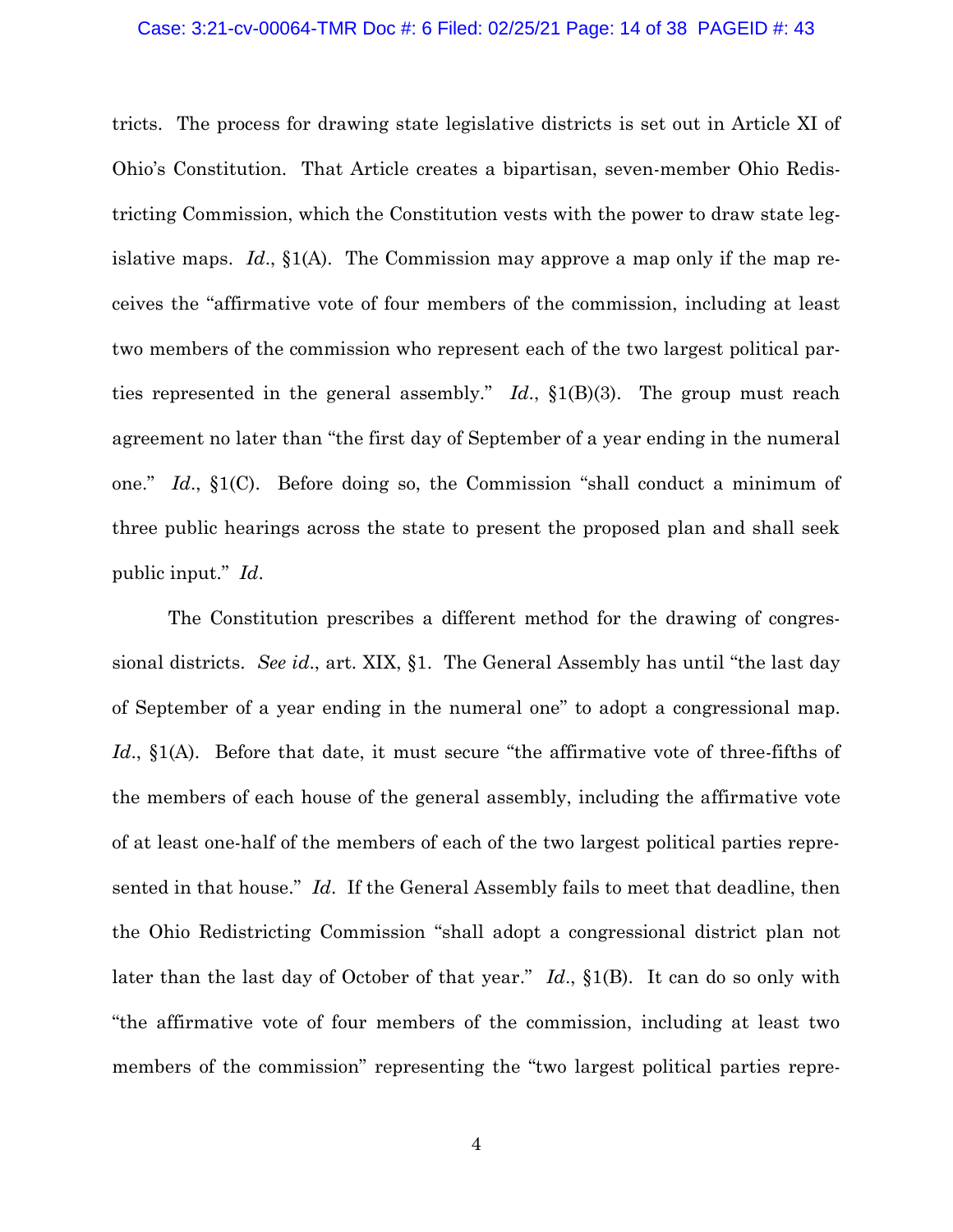#### <span id="page-14-3"></span>Case: 3:21-cv-00064-TMR Doc #: 6 Filed: 02/25/21 Page: 15 of 38 PAGEID #: 44

sented in the general assembly." *Id*., §1(B). If the Commission is unable to reach an agreement, then the General Assembly may adopt a plan by the end of November. This time, the plan must win the "affirmative vote of three-fifths of the members of each house, including the affirmative vote of at least *one-third* of the members of" the two largest parties. *Id*., §1(C)(2) (emphasis added). Finally, and as a fourth option if all other options fail, the General Assembly may adopt a plan by the vote of a simple majority of members of each house. *Id.*, §1(C)(3). To deter the legislature from relying on this fourth option, the Constitution specifies that any plans adopted through this option expire after "two general elections for the United States house of representatives." *Id*.

<span id="page-14-4"></span><span id="page-14-2"></span>Both the Commission and the General Assembly are required to determine population using data from "the federal decennial census." Ohio Const., art. XI,  $\S 3(A)$ ; art. XIX,  $\S 2(A)(2)$ . If and only if that data "is unavailable," the Commission and the General Assembly may determine population on another "basis" selected by the General Assembly. Ohio Const., art. XI, §3(A); art. XIX, §2(A)(2).

<span id="page-14-1"></span><span id="page-14-0"></span>**2.** Ohio's redistricting process is heavily influenced by two principles of federal law. *First*, States must draw congressional districts equal in number to the number of seats they are apportioned based on their populations. *See* U.S. Const., art. I, §2, cl.3. *Second*, the one-person–one-vote principle requires States to draw legislative districts that are roughly equivalent in population. *See Evenwel v. Abbott*, 136 S. Ct. 1120, 1123–24 (2016). To abide by these principles, the States rely on data provided through the census. That is the data by which total population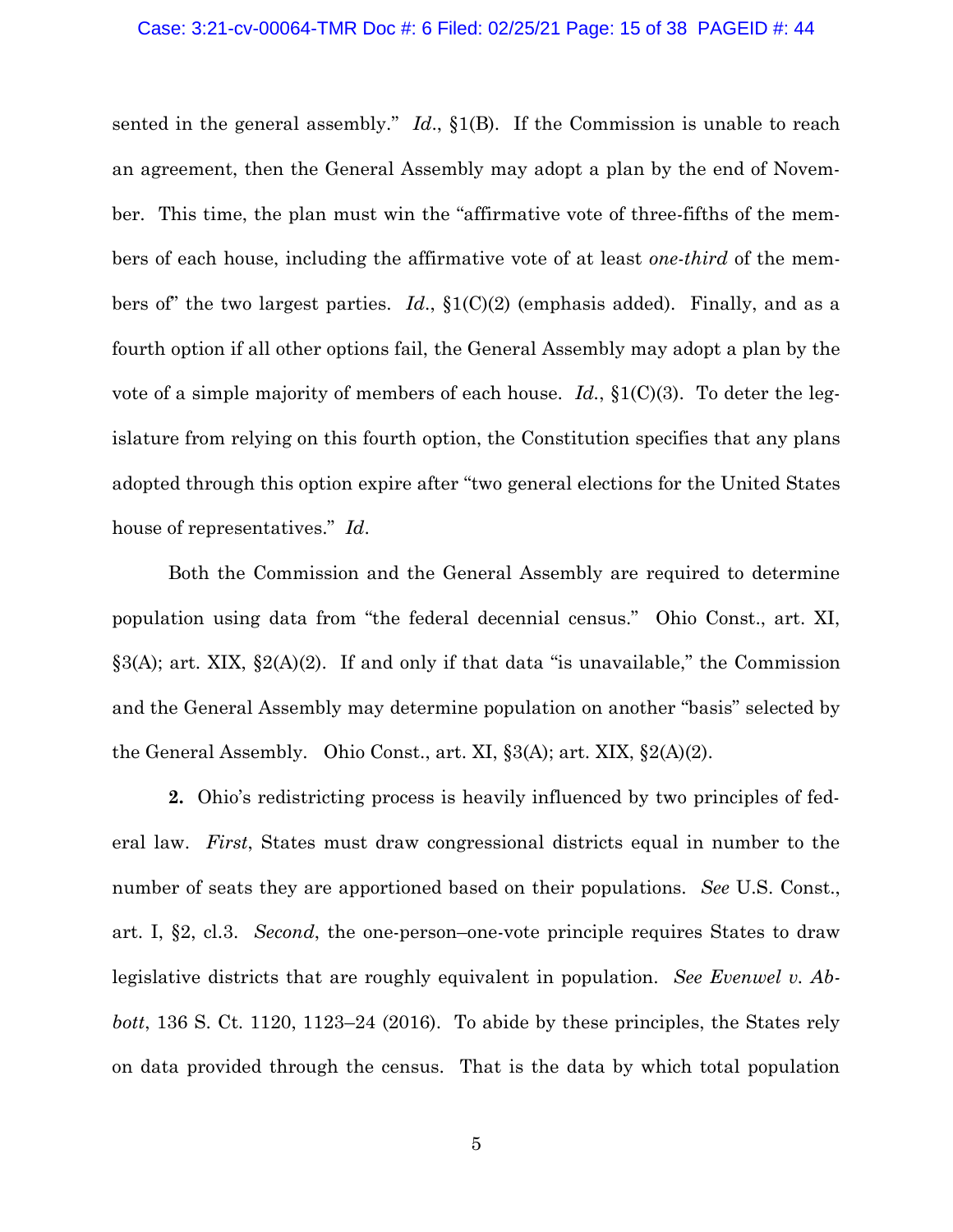#### Case: 3:21-cv-00064-TMR Doc #: 6 Filed: 02/25/21 Page: 16 of 38 PAGEID #: 45

(and so congressional apportionment) is decided. And that is the data that States use to ensure their districts are sufficiently equal in population.

Congress passed the Census Act to ensure the provision of this data. That Act says that the Secretary of Commerce "shall, in the year 1980 and every 10 years thereafter, take a decennial census of population as of the first day of April of such year, which date shall be known as the 'decennial census date.'" 13 U.S.C. §141(a). "The Secretary is aided in that task by the Census Bureau, a statistical agency housed within the Department of Commerce." *Dept. of Commerce v. New York*, 139 S. Ct. 2551, 2561 (2019).

<span id="page-15-0"></span>One of the Secretary's most important census-related duties is codified at 13 U.S.C. §141(c). That section speaks to the Secretary's responsibility for providing the States with "tabulations of population" useful for drawing legislative districts. *Id*. It says that the Secretary "shall" complete those tabulations "as expeditiously as possible after the decennial census date." *Id*. At the very latest, however, "tabulations of population of each State … shall … be completed, reported, and transmitted to each respective State within one year after the decennial census date." *Id*. Because federal law defines the "decennial census date" as April 1, *see* §141(a), the Secretary complies with her obligation to provide the information "within one year after the decennial census date" if she gives it to the States no later than March 31.

<span id="page-15-1"></span>**3.** While Congress could have extended the deadline, it did not do so. *Ross v. Nat'l Urban League*, 141 S. Ct. 18, 19 (2020) (Sotomayor, J., dissenting from grant of stay). Nonetheless, the Census Bureau has decided not to comply with the March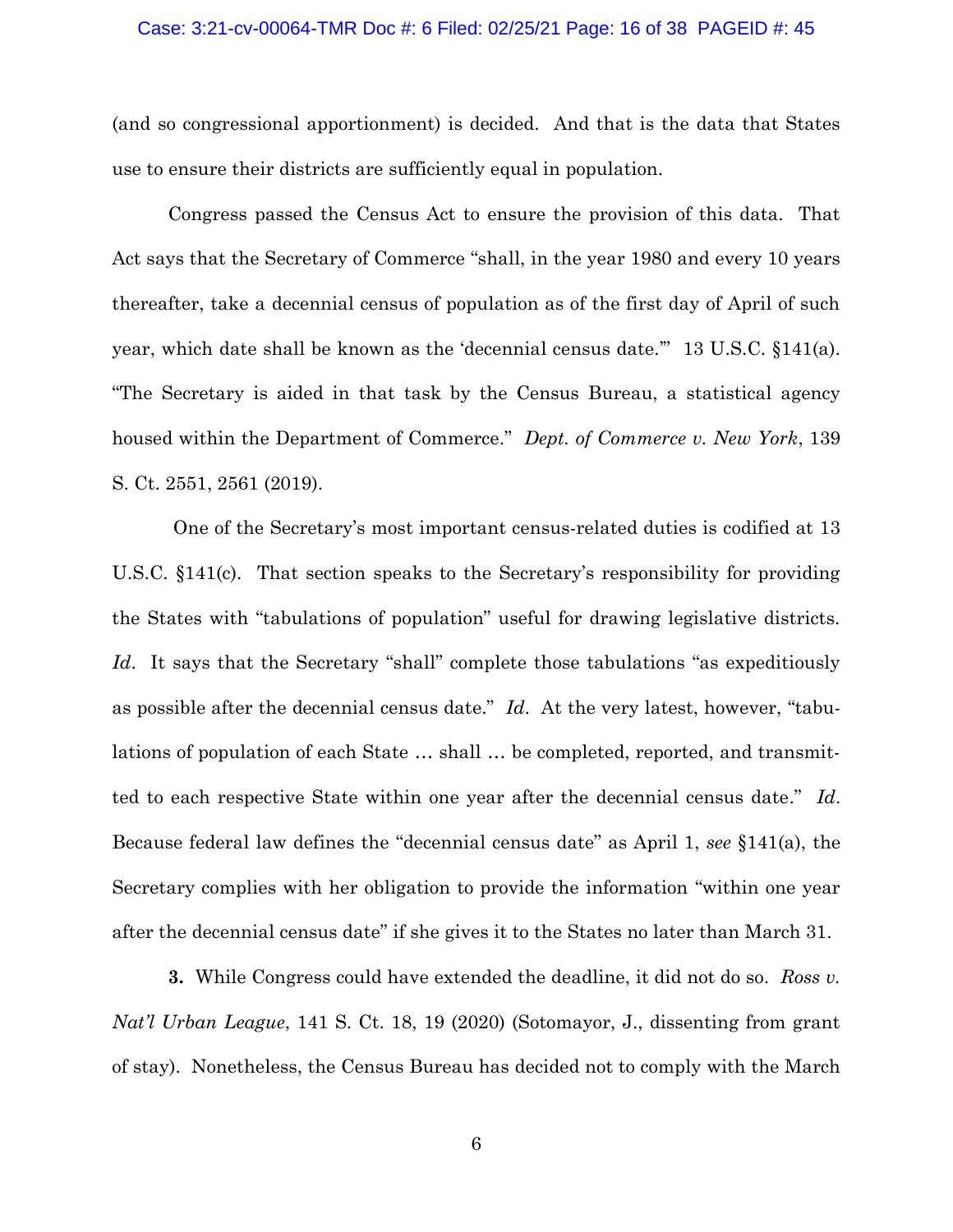#### Case: 3:21-cv-00064-TMR Doc #: 6 Filed: 02/25/21 Page: 17 of 38 PAGEID #: 46

31 deadline. To be sure, that was not always the case; the Bureau at one time planned to submit to the States the "redistricting data" that §141(c) requires "by March 31." *See Press Release: Census Bureau Statement on Redistricting Data Timeline* (Ex. 1 of Complt). In other words, the Bureau *had* planned to comply with the §141(c) deadline.

<span id="page-16-1"></span><span id="page-16-0"></span>But on February 12, the Census Bureau abandoned its plan to comply with the law. More specifically, the Bureau, on February 12, issued a press release announcing that it "will deliver the Public Law 94-171 redistricting data" to all states by Sept. 30, 2021," not "by March 31, 2021." *Id*. Because the "Public Law 94-171 redistricting data" is the data covered by 13 U.S.C. §141(c), *see* Pub. L. No. 94-171, 89 Stat. 1023 (1975), the Bureau's statement confirms that the Secretary will not be meeting the March 31, 2021 deadline that §141(c) imposes. The Bureau further announced: "Different from previous censuses, the Census Bureau will deliver the data for all states at once, instead of on a flow basis." *See Press Release: Census Bureau Statement on Redistricting Data Timeline* (Ex. 1 of Complt.).

**4.** On February 25, 2021, the State of Ohio filed this suit in the Southern District of Ohio. The complaint alleges that the Secretary will violate the Census Act, and in particular 13 U.S.C. §141(c), if she enforces the February 12 Decision and fails to release the data before March 31, 2021. The complaint additionally alleges that the defendants promulgated the February 12 Decision in violation of the Administrative Procedure Act.

7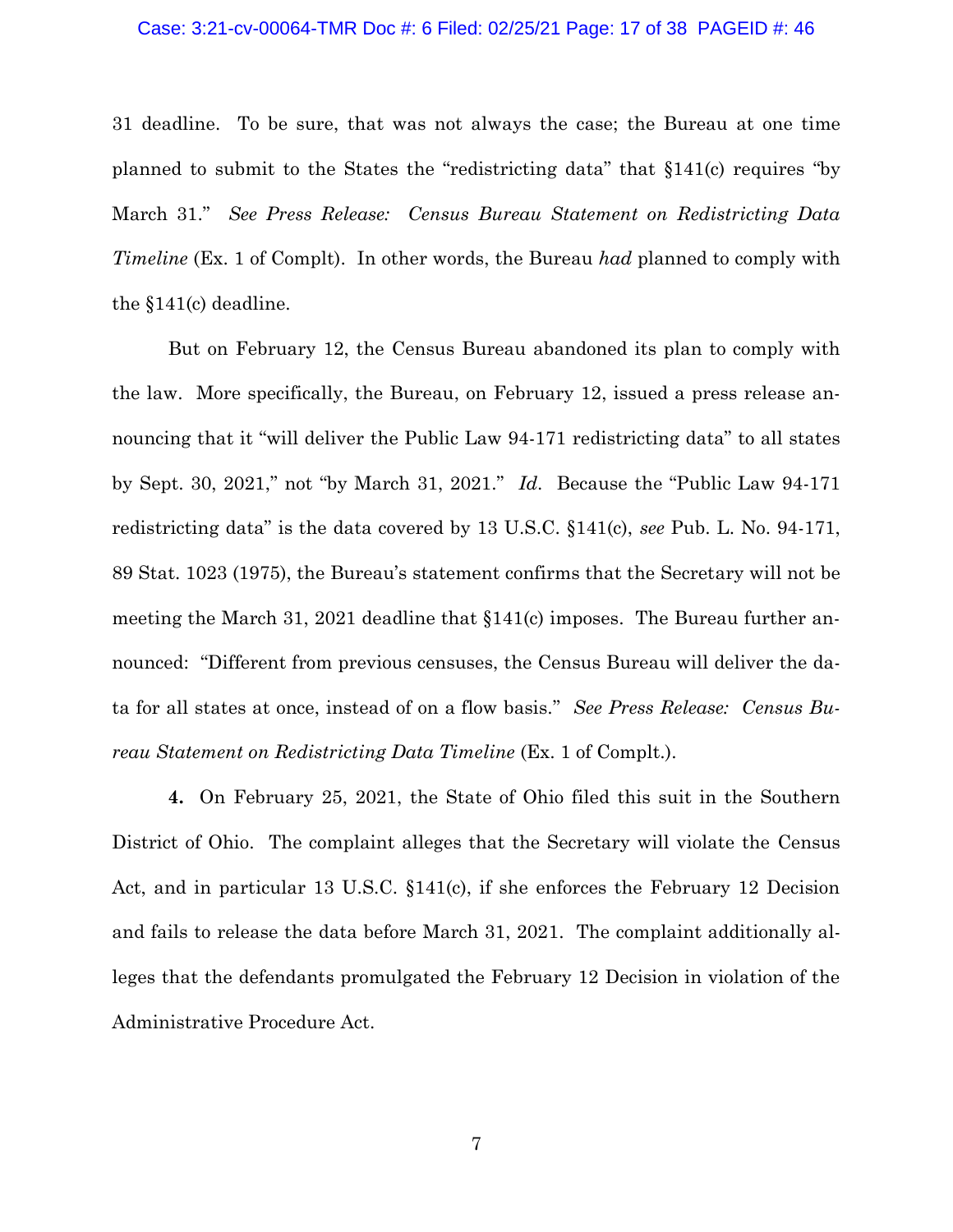#### **LEGAL STANDARD**

<span id="page-17-4"></span><span id="page-17-0"></span>Courts must balance "four factors … when considering a motion for a preliminary injunction: (1) whether the movant has a strong likelihood of success on the merits; (2) whether the movant would suffer irreparable injury without the injunction; (3) whether issuance of the injunction would cause substantial harm to others; and (4) whether the public interest would be served by issuance of the injunction." *City of Pontiac Retired Emples. Ass'n v. Schimmel*, 751 F.3d 427, 430 (6th Cir. 2014) (internal quotation marks omitted). The standard for a permanent injunction is identical, except that the movant must show "actual success on the merits" instead of a likelihood of success on the merits. *Amoco Prod. Co. v. Vill. of Gambell*, 480 U.S. 531, 546 n.12 (1987).

<span id="page-17-5"></span><span id="page-17-2"></span>A court may grant a writ of mandamus to a petitioner who has "exhausted all other avenues of relief" and to whom the respondent owes "a clear nondiscretionary duty" that is going unfulfilled. *Heckler v. Ringer*, 466 U.S. 602, 616 (1984); *accord Haddad v. EEOC*, No. 18-1034, 2019 U.S. App. LEXIS 13600, at \*3 (6th Cir. May 6, 2019). If those showings are made, the court should grant a writ of mandamus if it is "satisfied that the writ is appropriate under the circumstances." *Cheney v. United States Dist. Court*, 542 U.S. 367, 381 (2004).

#### <span id="page-17-6"></span><span id="page-17-3"></span>**ARGUMENT**

<span id="page-17-1"></span>This Court should enjoin the February 12 Decision. In the alternative, it should grant a writ of mandamus requiring the Secretary to share the redistricting data by March 31, 2021, as she is required to do under 13 U.S.C. §141(c).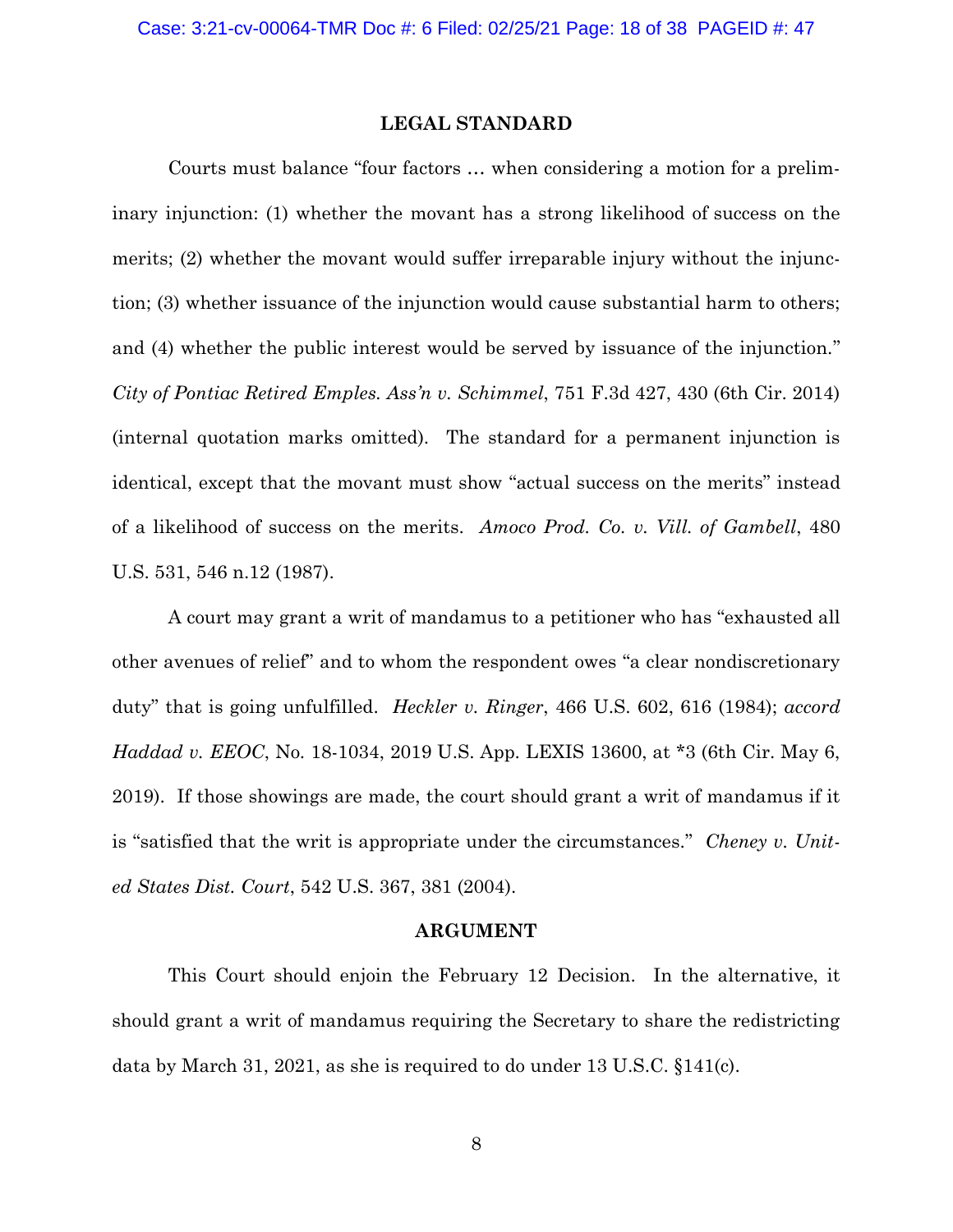## <span id="page-18-0"></span>**I. The State of Ohio is entitled to an injunction requiring the Secretary to fulfill her statutory obligations under the Census Act.**

Ohio is entitled to an injunction forbidding the defendants from enforcing the February 12 Decision.

#### <span id="page-18-1"></span>**A. Ohio will prevail on the merits of its challenge.**

Ohio will prevail in its challenge to the February 12 Decision. The Decision violates both the Census Act and the Administrative Procedure Act. And this Court may set aside the Decision, and enjoin its enforcement, under either the Administrative Procedure Act or using its inherent equitable authority to enjoin illegal executive actions.

## <span id="page-18-3"></span>**1. The February 12 Decision violates the Census Act.**

<span id="page-18-2"></span>*a. The Census Act imposes mandatory deadlines.* The States are entitled to representation in Congress based on their populations. Their populations are determined using an "actual Enumeration" conducted every ten years. U.S. Const., art. I, §2, cl.3. That enumeration is to be conducted "in such Manner as [Congress] shall by Law direct." *Id*.

The Census Act is one of the laws through which Congress has provided the needed direction. That act imposes a number of census-related obligations on the Secretary of Commerce. It says that the "Secretary shall, in the year 1980 and every 10 years thereafter, take a decennial census of the population as of the first day of April of such year, which date shall be known as the 'decennial census date.'"  $§141(a)$ . The statute then imposes one deadline of particular relevance here:

The officers or public bodies having initial responsibility for the legislative apportionment or districting of each State may … submit to the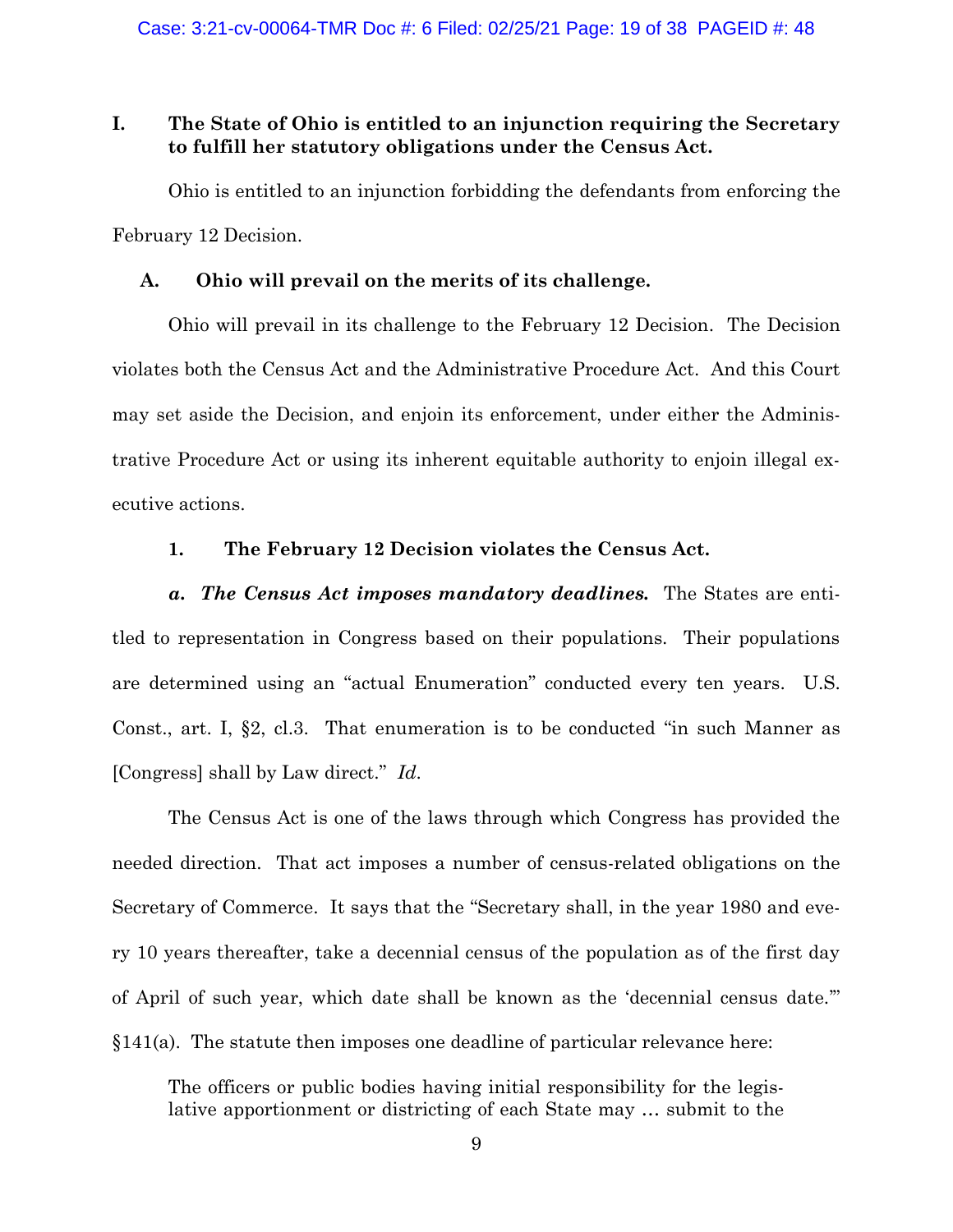Secretary a plan identifying the geographic areas for which specific tabulations of population are desired. … Tabulations of population for the areas identified in any plan approved by the Secretary shall be completed by him as expeditiously as possible after the decennial census date and reported to the Governor of the State involved and to the officers or public bodies having responsibility for legislative apportionment or districting of such State, except that such tabulations of population of each State requesting a tabulation plan, and basic tabulations of population of each other State, shall, in any event, be completed, reported, and transmitted to each respective State *within one year after the decennial census date*.

### 13 U.S.C. §141(c) (emphasis added).

Breaking this down, the Secretary "shall" tabulate the population figures needed for redistricting "as expeditiously as possible after the decennial census date," and the Secretary "shall … complete[], report[], and transmit[]" those tabulations "to each respective State within one year after the decennial census date." The "decennial census date" is April 1. *See* §141(a). Thus, to complete, report, and transmit the tabulations within one year after the decennial census date, the Secretary must do all that by March 31, 2021.

<span id="page-19-1"></span><span id="page-19-0"></span>Section 141(c) imposes a mandatory March 31 deadline, not an aspirational target date. *See New York v. Dep't of Commerce*, 315 F. Supp. 3d 766, 796 (S.D.N.Y. 2018). Again, that statute says that the Secretary "*shall*" complete, record, and transmit the tabulation of specific population areas to the States no later than March 31. §141(c) (emphasis added). The clearest indication that the law imposes a mandatory deadline is its use of "mandatory language: 'shall.'" *Maine Cmty. Health Options v. United States*, 140 S. Ct. 1308, 1320 (2020). "Unlike the word 'may,' which implies discretion, the word 'shall' usually connotes a requirement."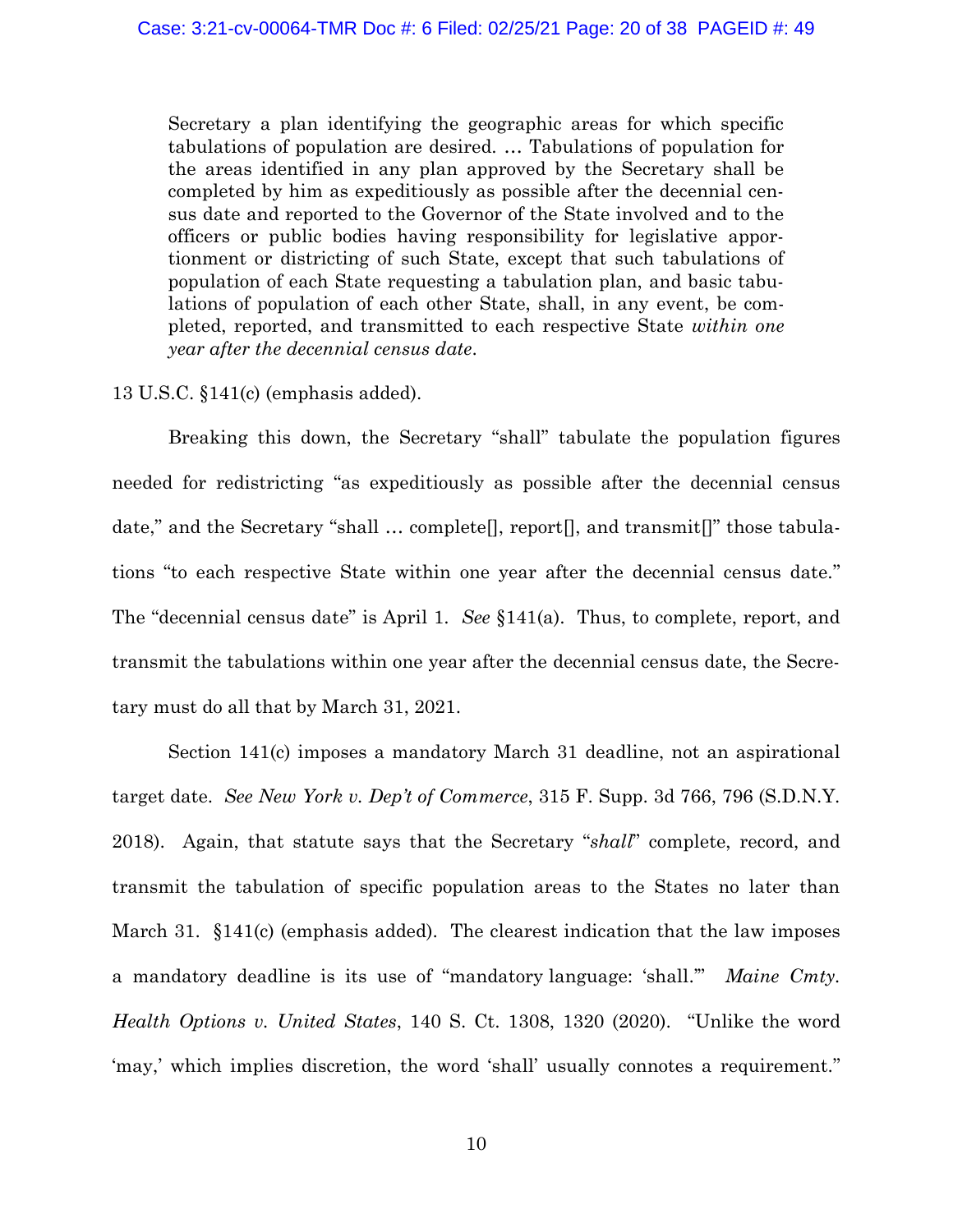#### <span id="page-20-2"></span>Case: 3:21-cv-00064-TMR Doc #: 6 Filed: 02/25/21 Page: 21 of 38 PAGEID #: 50

<span id="page-20-3"></span><span id="page-20-0"></span>*Id*. (quoting *Kingdomware Technologies, Inc. v. United States*, 136 S. Ct. 1969, 1977 (2016)); *accord Cook v. FDA*, 733 F.3d 1, 7 (D.C. Cir. 2013). In the Census Act, as in other statutes, "Congress used 'shall' to impose discretionless obligations." *Lopez v. Davis*, 531 U.S. 230, 241 (2001).

*b. The Secretary may not ignore mandatory deadlines.* The Census Bureau's February 12 Decision announces that the Secretary will ignore the March 31 deadline imposed by §141(c). Instead of meeting that deadline, the Census Bureau announced, it "will deliver" the "redistricting data"—meaning the data required by §141(c)—"to all states by Sept. 30, 2021." *See Press Release: Census Bureau Statement on Redistricting Data Timeline* (Ex. 1 of Complt.). In other words, the Census Bureau has granted itself (and so the Secretary) an extension of six months in which to meet the March 31 deadline that  $$141(c)$  imposes.

<span id="page-20-5"></span><span id="page-20-4"></span><span id="page-20-1"></span>The Secretary's plan is illegal, and neither the Census Bureau nor the Secretary could plausibly contend otherwise. Indeed, the Bureau has not even gestured at a legal justification, offering instead a practical one: "COVID-19 delayed census operations significantly." Whitehorne, *Timeline for Releasing Redistricting Data* (Ex. 2 of Complt.). Surely it is true that the pandemic has made the statutory deadlines harder to meet. That, however, is legally irrelevant. Section 141 creates no hardship exception. Indeed, the law contains no exception at all, and in fact says that the redistricting data must be disseminated "*in any event*" within a year. "The statute says what it says—or perhaps better put here, does not say what it does not say." *Cyan, Inc. v. Beaver Cty. Emples. Ret. Fund*, 138 S. Ct. 1061, 1069 (2018).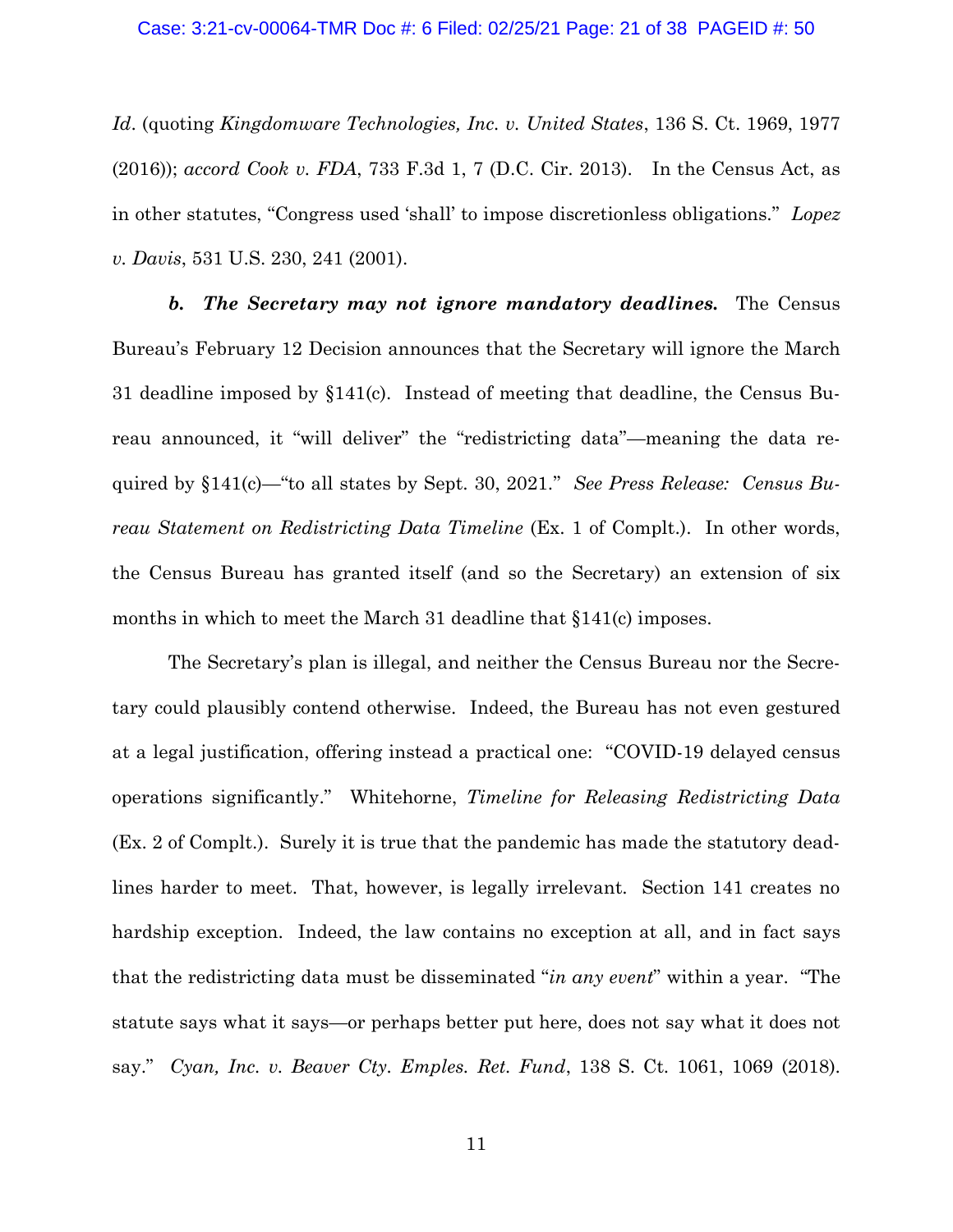#### Case: 3:21-cv-00064-TMR Doc #: 6 Filed: 02/25/21 Page: 22 of 38 PAGEID #: 51

And because the statute does not say that the mandatory deadlines can be ignored in the event of a pandemic or other unforeseen difficulties, the Secretary and the Bureau must adhere to those deadlines even in the midst of this pandemic.

*c. Ohio is entitled to an injunction.* This Court may enjoin the Secretary's violation of the Census Act using its inherent equitable authority to enjoin illegal executive action. (Below, the State explains that the Administrative Procedure Act provides a second, independent basis for enjoining the February 12 Decision.)

<span id="page-21-4"></span><span id="page-21-3"></span><span id="page-21-2"></span><span id="page-21-1"></span><span id="page-21-0"></span>The Supreme Court has "long held that federal courts may in some circumstances grant injunctive relief against" state and federal officials "who are violating, or planning to violate, federal law." *Armstrong v. Exceptional Child Ctr., Inc.*, 575 U.S. 320, 326–27 (2015) (citing *Osborn v. Bank of United States*, 9 Wheat. 738, 838– 39 (1824); *Ex parte Young*, 209 U.S. 123, 150–51 (1908); *Am. Sch. of Magnetic Healing v. McAnnulty*, 187 U.S. 94, 110 (1902)). This power to enjoin unlawful "actions by state and federal officers is the creation of courts of equity, and reflects a long history of judicial review of illegal executive action, tracing back to England." *Id*. at 327. While Congress may *prohibit* courts from awarding such equitable relief, *id*. at 327–28, Congress need not *confer* the power to award such relief in order for courts to exercise that power: the power is an inherent aspect of the courts' equitable authority, *see, e.g.*, *Am. School of Magnetic Healing*, 187 U.S. at 110; *see also Barry v. Lyon*, No. 13-cv-13185, 2015 U.S. Dist. LEXIS 174347, at \*5 (E.D. Mich. June 5, 2015); *In re Trump*, 928 F.3d 360, 373 (4th Cir. 2019); *Int'l Refugee Assistance Pro-*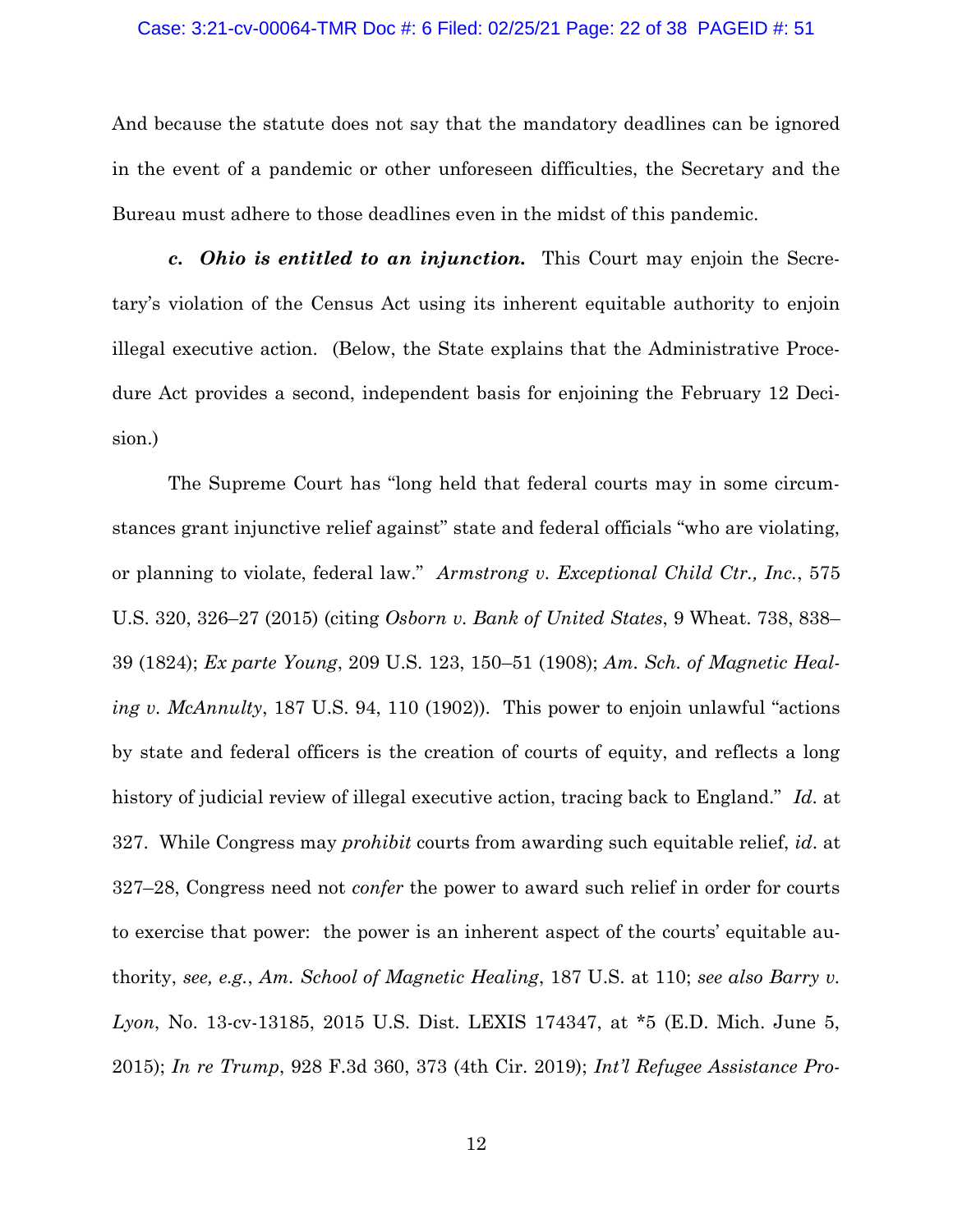#### <span id="page-22-2"></span>Case: 3:21-cv-00064-TMR Doc #: 6 Filed: 02/25/21 Page: 23 of 38 PAGEID #: 52

<span id="page-22-5"></span>*ject v. Trump*, 883 F.3d 233, 287 (4th Cir. 2018) (*en banc*) (Gregory, J., concurring); *Sierra Club v. Trump*, 929 F.3d 670, 694 (9th Cir. 2019); *CNSP, Inc. v. City of Santa Fe*, 755 F. App'x 845, 849 (10th Cir. 2019).

<span id="page-22-4"></span><span id="page-22-1"></span><span id="page-22-0"></span>Thus, in furtherance of the "basic presumption of judicial review" for those adversely affected by agency action, *Abbott Labs. v. Gardner*, 387 U.S. 136, 140 (1967), the courts of appeals have recognized "judicial review is available when an agency acts ultra vires," *Aid Ass'n for Lutherans v. U.S. Postal Serv.*, 321 F.3d 1166, 1173, (D.C. Cir. 2003); *see also, e.g.*, *Shalom Pentecostal Church v. Acting Sec'y, United States Dep't of Homeland Sec.*, 783 F.3d 156, 168 (3rd Cir. 2015). Federal administrative agencies, as bodies of the executive branch, have only the power to act as expressly provided by Congress. *See Merck Sharp & Dohme Corp. v. Albrecht*, 139 S. Ct. 1668, 1679 (2019) ("for an agency literally has no power to act, let alone pre-empt the validly enacted legislation of a sovereign State, unless and until Congress confers power upon it" (quoting *New York v. FERC*, 535 U. S. 1, 18 (2002)). Actions that exceed that authority are properly enjoined.

<span id="page-22-3"></span>As already explained above, the February 12 Decision exceeds the Census Bureau's and the Secretary's constitutionally conferred authority and is illegal. The February 12 Decision commits the Secretary to unlawfully ignoring the mandatory deadline that §141(c) imposes. Because Congress has not foreclosed the courts from awarding injunctions to ensure compliance with the Census Act, the Court retains its equitable power to do so.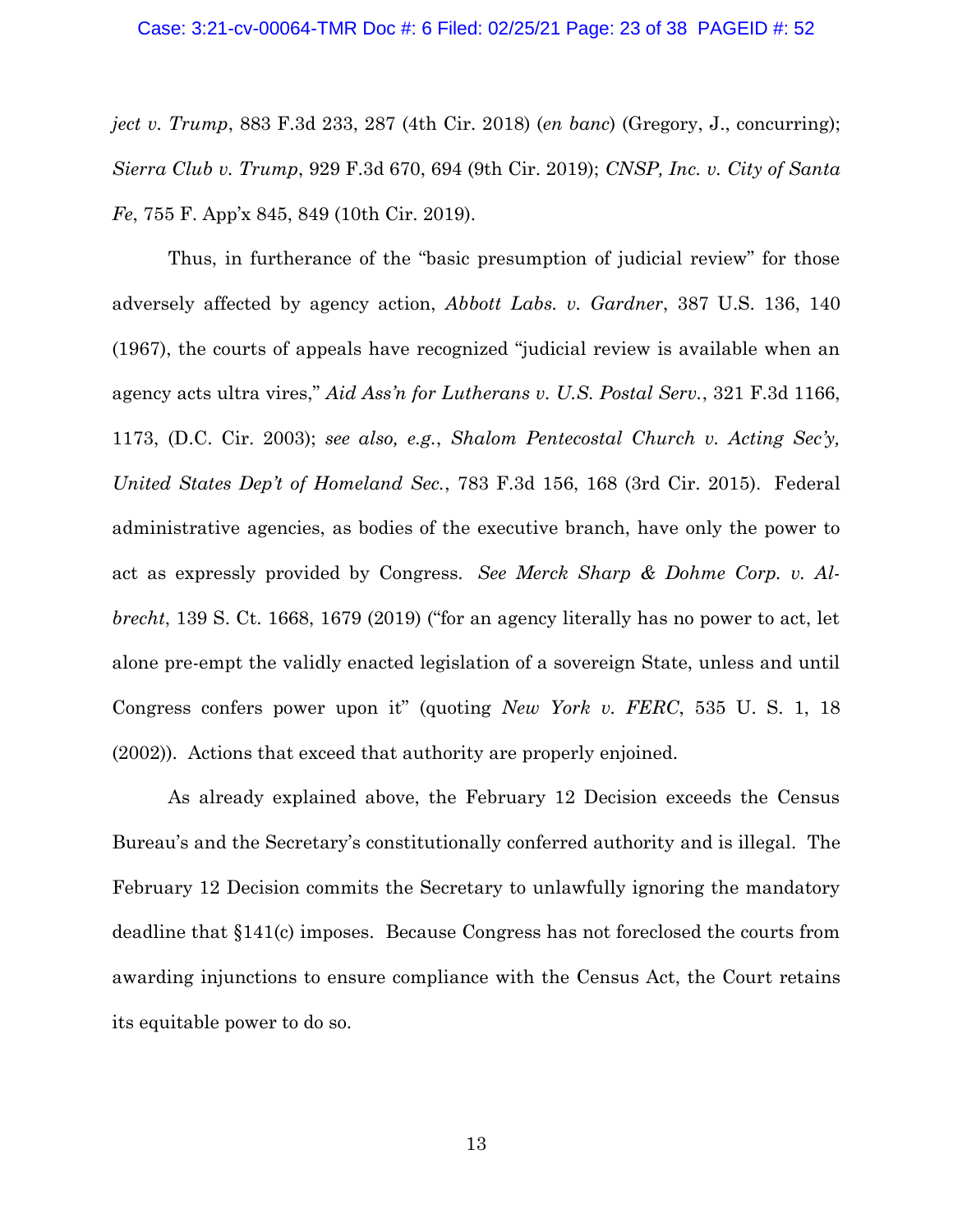## <span id="page-23-5"></span><span id="page-23-0"></span>**2. The February 12 Decision violates the Administrative Procedure Act.**

The Administrative Procedure Act, commonly known as the "APA," requires courts to set aside "final agency action[s]" that are "arbitrary, capricious, an abuse of discretion, or otherwise not in accordance with law." 5 U.S.C. §706(2)(A). The February 12 Decision is a "final agency action" that may be challenged under the APA. Because the Decision is not in accordance with law and arbitrary and capricious, it is invalid under the APA. The APA thus provides a second, independent basis—the first being the Court's inherent equitable authority—for setting aside the February 12 Decision and enjoining its enforcement.

<span id="page-23-4"></span><span id="page-23-3"></span><span id="page-23-2"></span><span id="page-23-1"></span>*a. The February 12 Decision is a "final agency action."* The APA allows judicial review of "final agency action[s]." 5 U.S.C. §704. "An agency action must generally meet two conditions to be considered 'final' under the APA." *Berry v. Dep't of Labor*, 832 F. 3d 627, 633 (6th Cir. 2016) (citing *U.S. Army Corps of Eng'rs v. Hawkes Co.*, 136 S. Ct. 1807, 1813 (2016)). First, the action must mark the "consummation of the agency's decisionmaking process"; second, the action must "determine rights and obligations of a party or cause legal consequences." *Id*. (internal citations omitted); *accord Jama v. Dep't of Homeland Sec.*, 760 F.3d 490, 495–96 (6th Cir. 2014). "The core question is whether the agency has completed its decisionmaking process, and whether the result of that process is one that will directly affect the parties." *Franklin v. Massachusetts*, 505 U.S. 788, 797 (1992). "An agency action is not final if it 'does not of itself adversely affect complainant but only affects his rights adversely on the contingency of future administrative action.'"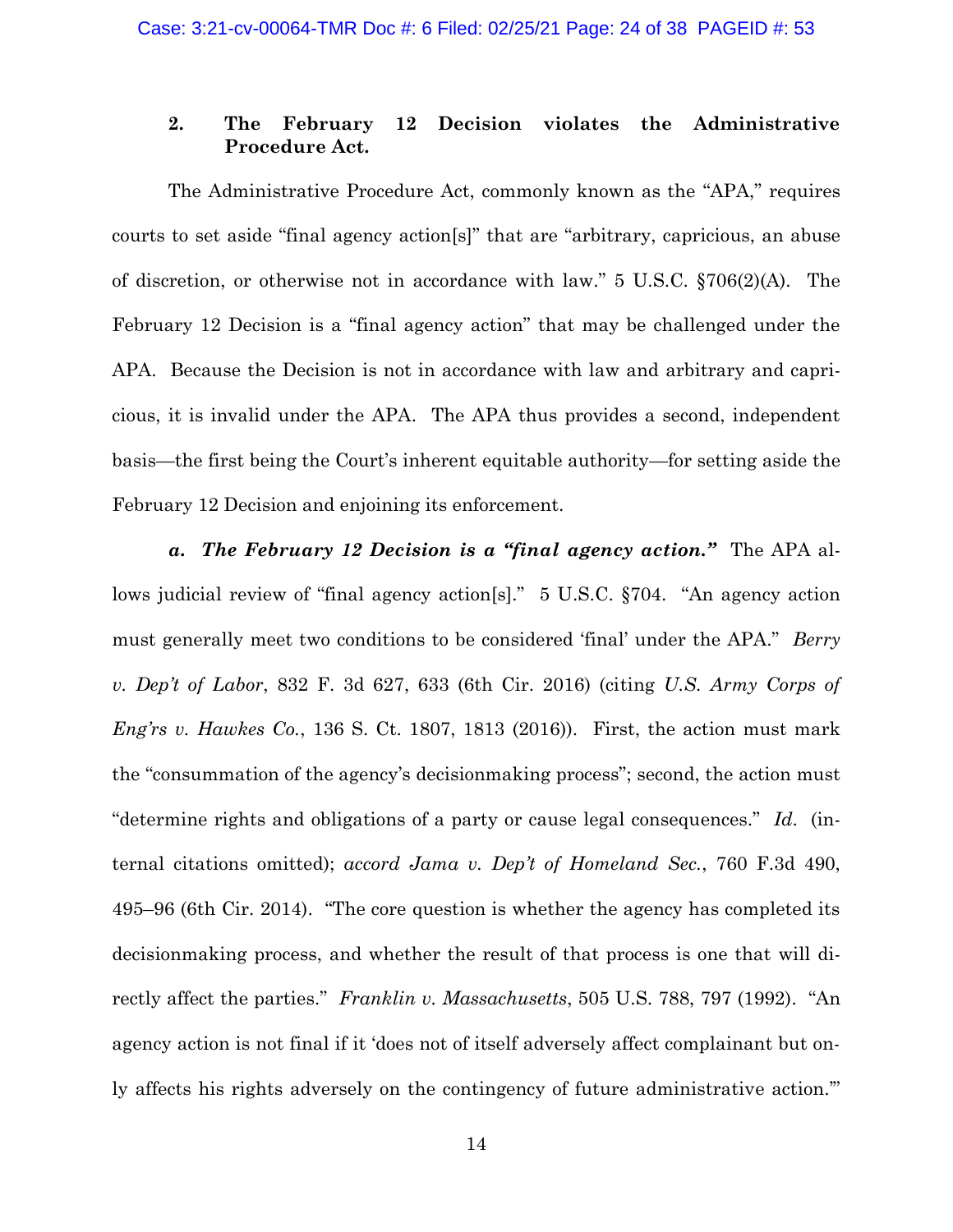#### <span id="page-24-2"></span>Case: 3:21-cv-00064-TMR Doc #: 6 Filed: 02/25/21 Page: 25 of 38 PAGEID #: 54

<span id="page-24-1"></span>*Jama*, 760 F.3d at 496. This is an inherently "pragmatic" inquiry; finality is determined with reference to the facts on the ground. *Hawkes*, 136 S. Ct. at 1815.

<span id="page-24-3"></span><span id="page-24-0"></span>The February 12 Decision is final. First, it reflects the "consummation of the agency's decisoinmaking process" on the question whether the agency will provide the States with the data to which they are entitled by the March 31, 2021 deadline. *Berry*, 832 F. 3d at 633. The agency expressly declared that it has "been able to *finalize* a schedule for the redistricting data." Whitehorne, *Timeline for Releasing Redistricting Data* (Ex. 2 of Complt.). It further announced what that finalized schedule entails: "The U.S. Census Bureau … will deliver the [§141(c)] redistricting data to all states by Sept. 30, 2021." *Id*. That is not a tentative conclusion or a warning that data *may be* delayed beyond the March 31, 2021 due date; it is a final determination that the release *will be* delayed.

Second, the February 12 Decision, by settling on a delayed release of the data and a commitment not to release the data by March 31, "cause[s] legal consequences." Specifically, the February 12 Decision guarantees that the Secretary will breach her duty to meet the March 31 deadline that §141(c) imposes. That consequence affects not only the Secretary, but also the States, because the delay ensures that the federal government will violate the States' right, under §141(c), to receive redistricting data before March 31, 2021. The failure to give the States the data they are entitled to by the date they are entitled to it will have real-world effects. The Census Bureau itself acknowledged "the difficulties that this delayed delivery of the redistricting data will cause some states." Whitehorne, *Timeline for Releas-*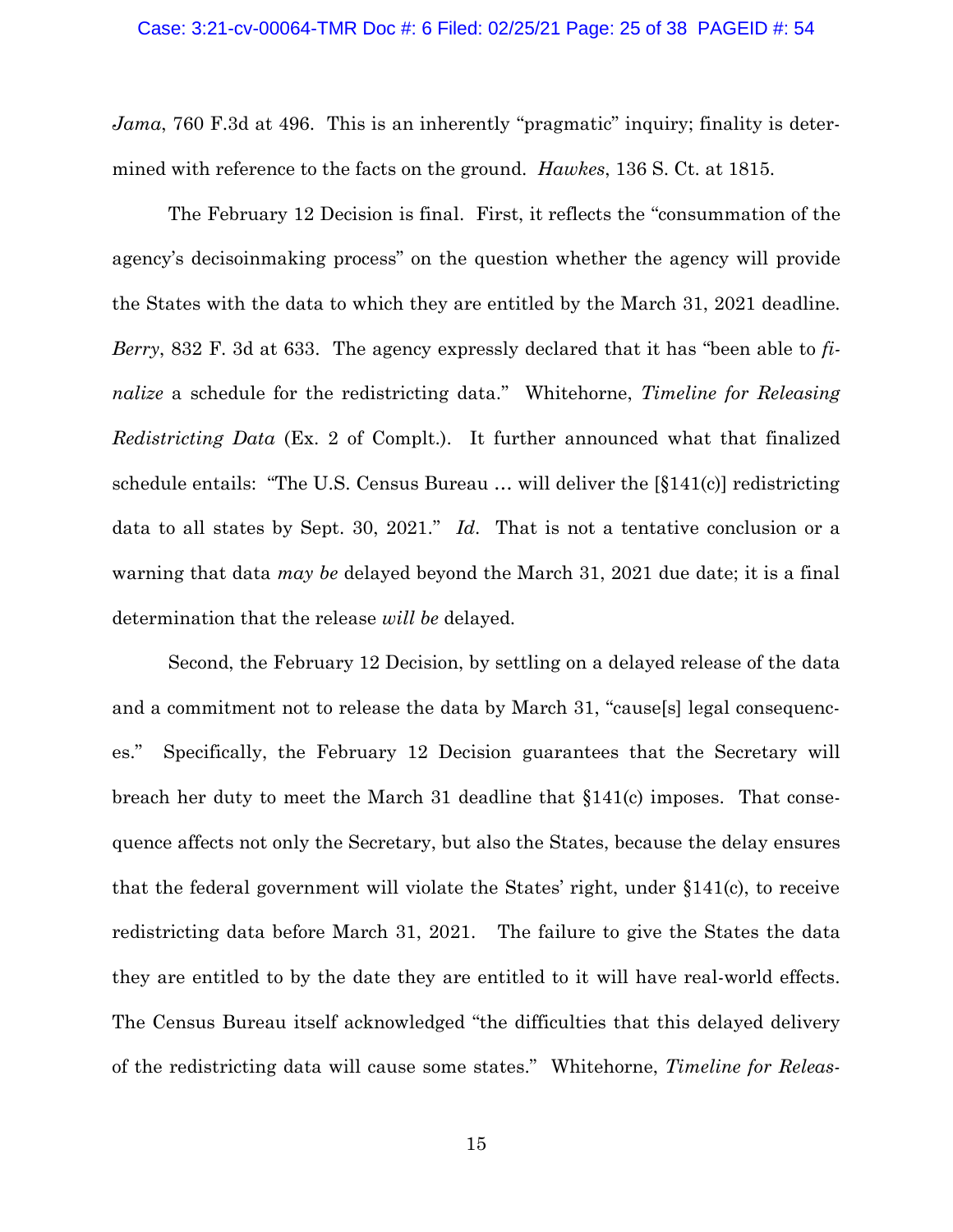#### <span id="page-25-2"></span>Case: 3:21-cv-00064-TMR Doc #: 6 Filed: 02/25/21 Page: 26 of 38 PAGEID #: 55

*ing Redistricting Data* (Ex. 2 of Complt.). Thus, this is not a case in which the harm to the State depends "on the contingency of future administrative action.'" *Jama*, 760 F.3d at 496. To the contrary, the February 12 Decision establishes *with certainty* that the States will be denied their right to receive redistricting data by March 31.

<span id="page-25-1"></span><span id="page-25-0"></span>The February 12 Decision is precisely the sort of decision the Sixth Circuit has held constitutes final agency action. In *Berry*, for example, this Court held that the Department of Labor took a "final agency action" when it formally declined to reopen a claim under the Energy Employees Occupational Illness Program Act. The decision was "final," the Sixth Circuit held, because it was non-tentative and definitively established that the aggrieved party would not obtain compensation to which he claimed entitlement. *Berry*, 832 F.3d at 633–34. The same logic supports a finality finding here, where the February 12 Decision definitively establishes that the States will not get the data to which they are entitled before the date by which they are entitled to it. The Sixth Circuit's decision in *Hosseini v. Johnson*, 826 F.3d 354 (6th Cir. 2016), provides another useful analogy. That case held that the Citizenship and Immigration Service's denial of an application for permanent residency constituted a final agency action. *Id*. at 356. Why? Because the denial was conclusive and because it had the effect of depriving the applicant of (among other things) "the right to live permanently in the United States." *Id*. at 362. Similarly here, the February 12 Decision denies the State the right to receive redistricting data by March 31.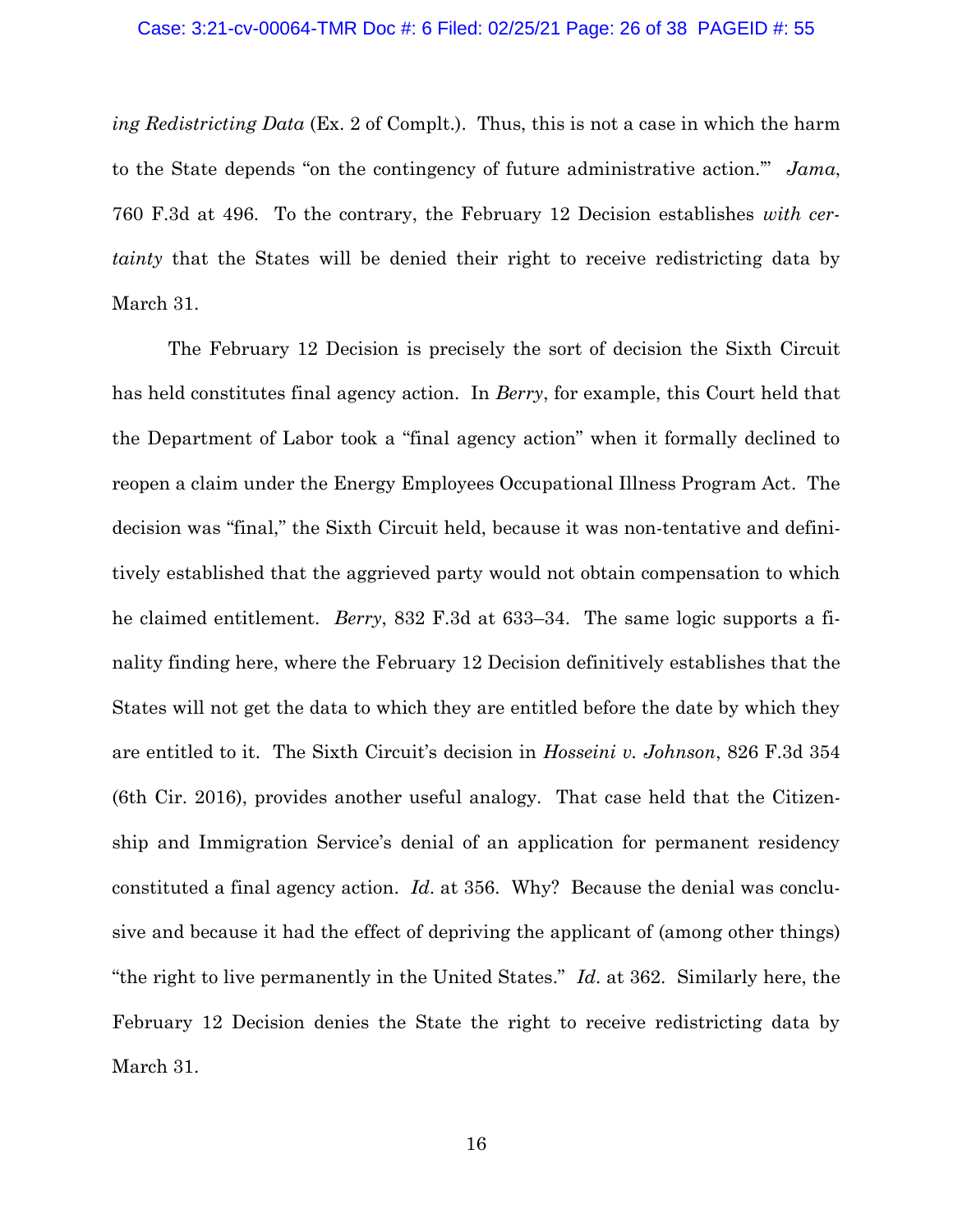*b. The February 12 Decision is arbitrary and capricious or otherwise not in accordance with law.* For two separate reasons, the February 12 Decision violates the APA.

<span id="page-26-3"></span><span id="page-26-2"></span><span id="page-26-0"></span>*First*, it is contrary to law. Again, the APA requires that courts "hold unlawful and set aside [an] agency action" if the action is "arbitrary, capricious, an abuse of discretion or *otherwise not in accordance with law*." 5 U.S.C. §706(2)(A) (emphasis added). So when an agency takes an action that is "inconsistent with the statutory mandate," that action violates the APA. *Lansing Dairy, Inc. v. Espy*, 39 F.3d 1339, 1350 (6th Cir. 1994); *see also Wall v. United States EPA*, 265 F.3d 426, 435 (6th Cir. 2001) (quotation omitted). For the reasons already discussed, the February 12 Decision is contrary to law: it commits the Secretary and the Census Bureau to violating the Census Act's mandatory March 31, 2021 deadline for sharing redistricting data with the States.

<span id="page-26-1"></span>*Second*, the February 12 Decision is arbitrary and capricious because it was made without adequate consideration of many concerns bearing on the decision whether to comply with the deadline. An agency action is arbitrary and capricious if the agency "entirely failed to consider an important aspect of the problem, offered an explanation for its decision that runs counter to the evidence before the agency, or is so implausible that it could not be ascribed to a difference in view or the product of agency expertise." *Motor Vehicles Mfrs. Ass'n. v. State Farm Mut. Auto. Ins. Co.*, 463 U.S. 29, 43 (1983). Agencies must, among other things, "assess whether there were reliance interests, determine whether they were significant, and weigh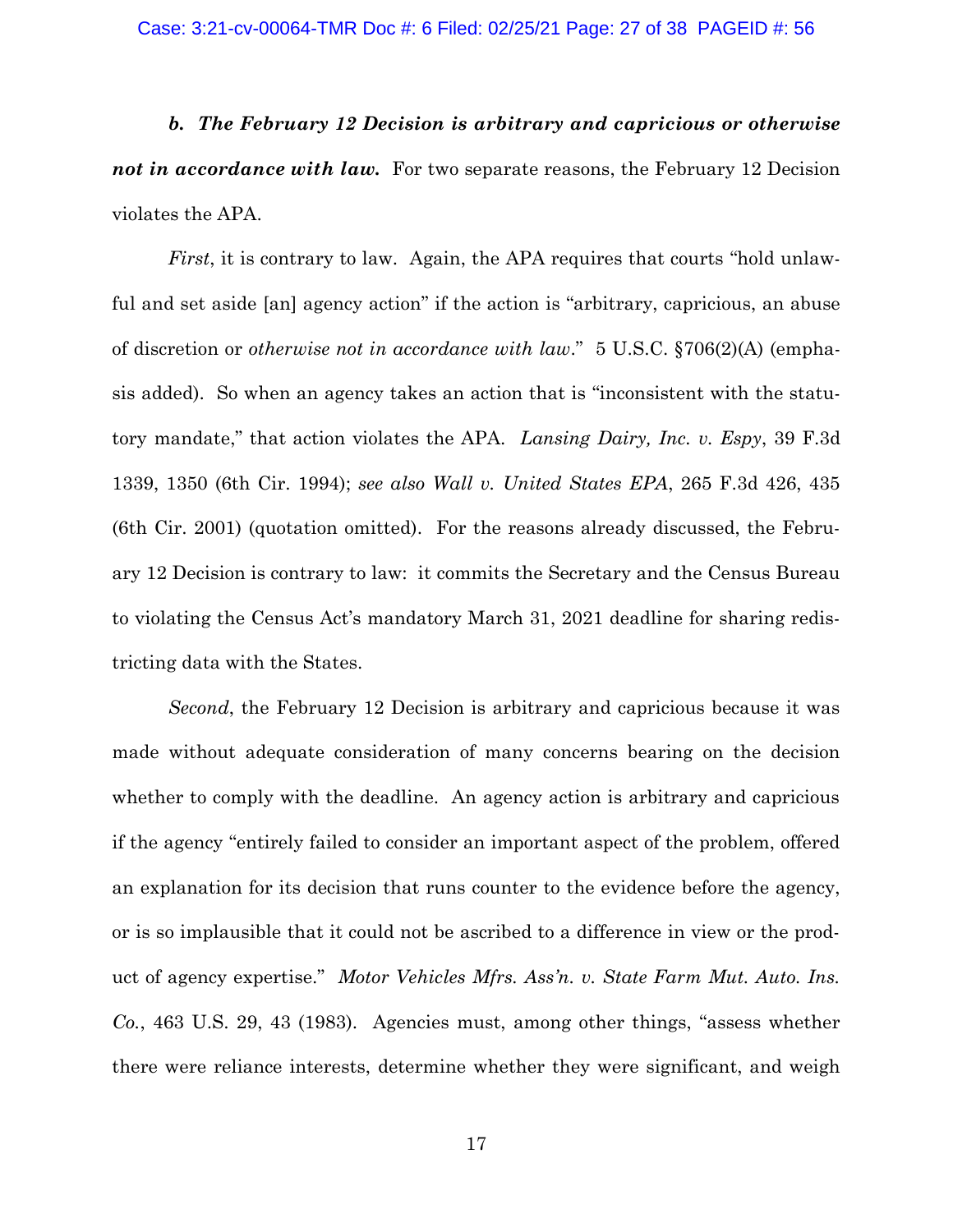#### <span id="page-27-0"></span>Case: 3:21-cv-00064-TMR Doc #: 6 Filed: 02/25/21 Page: 28 of 38 PAGEID #: 57

any such interests against competing policy concerns." *Dep't of Homeland Sec. v. Regents of the Univ. of Cal.*, 140 S. Ct. 1891, 1915 (2020).

<span id="page-27-2"></span><span id="page-27-1"></span>The defendants failed to satisfy these requirements. First, the Bureau did not consider and rationally respond to the problems its tardiness created. *See State Farm*, 463 U.S. at 43. The agency acknowledged a very serious problem with any delay: "Some states have statutory or even state constitutional deadlines and processes that they will have to address due to this delay." Whitehorne, *Timeline for Releasing Redistricting Data* (Ex. 2 of Complt.). But the agency apparently failed to consider an obvious option for avoiding, or at least mitigating, that problem: releasing data as it becomes available, giving priority to States with early and inflexible deadlines, instead of releasing all the data to every State at once. The Bureau acknowledged that it *used to* use rolling releases, when it explained that this year, "*[d]ifferent from previous censuses*, the Census Bureau will deliver the data for all states at once, instead of on a flow basis." *Press Release: Census Bureau Statement on Redistricting Data Timeline* (Ex. 1 of Complt.) (emphasis added).

<span id="page-27-3"></span>The Bureau gave no good reason for departing from that practice. It claimed that its "single national delivery" would ensure "that the Census Bureau can provide accurate, high quality, and fit-for-use data in the least total amount of time to all states." Whitehorne, *Timeline for Releasing Redistricting Data* (Ex. 2 of Complt.). But this "least total time" metric does not in any way address the difficulty posed by different States needing data at different times. Given the Census Bureau's express acknowledgment of unique state needs, the Census Bureau should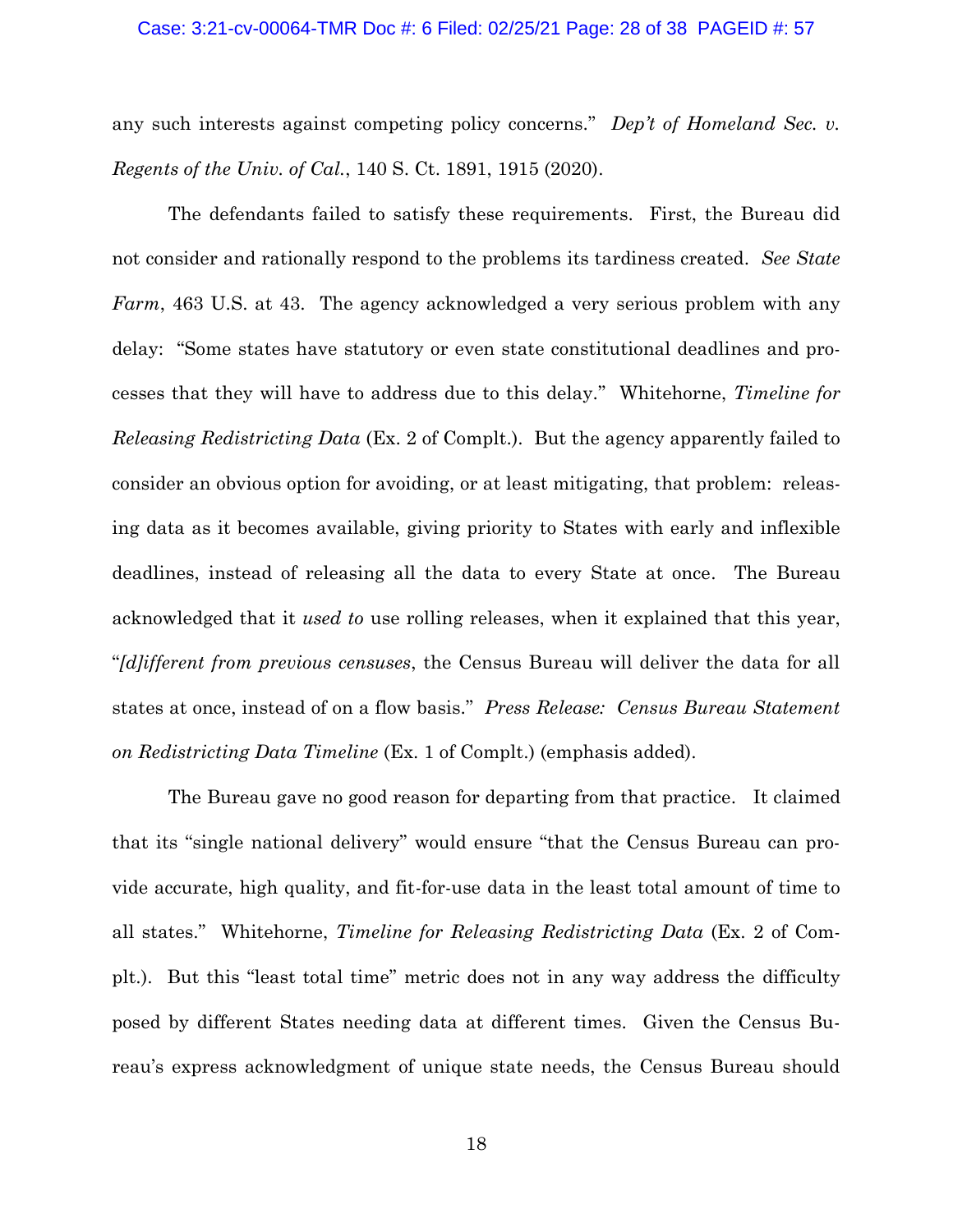#### Case: 3:21-cv-00064-TMR Doc #: 6 Filed: 02/25/21 Page: 29 of 38 PAGEID #: 58

<span id="page-28-2"></span><span id="page-28-1"></span>have considered prioritizing delivery to States with early and inflexible deadlines. *Cf. State Farm*, 463 U.S. at 51; *Regents*, 140 S. Ct. at 1912. There is no indication it did so.

<span id="page-28-4"></span>The agency additionally failed to properly "assess whether there were reliance interests, determine whether they were significant, and weigh any such interests against competing policy concerns." *Regents*, 140 S. Ct. at 1915. The State of Ohio (and likely other States) designed redistricting processes in reliance on the Secretary's complying with her statutory obligations. For example, the Ohio Constitution *requires* the Ohio Redistricting Commission and the General Assembly to use census data when redistricting if that data is available. Ohio Const., art. XI, §3(A); art. XIX, §2(A)(2). But the Ohio Constitution also imposes September 1 and September 30 deadlines as addressed above. The State can simultaneously effectuate the preference for the use of census data and the constitutional deadlines *only if*  the Census Bureau provides the State with data well in advance of the deadlines. In other words, the constitutional process relies to some degree on the Census Bureau's adhering to §141(c). There is no evidence that the Bureau considered these reliance issues.

<span id="page-28-3"></span>\* \* \*

In sum, the State will prevail on the merits of its claim that the February 12 Decision violates the Census Act and the APA.

## <span id="page-28-0"></span>**B. Ohio will be irreparably harmed without an injunction.**

The State will be irreparably harmed absent an injunction forbidding the Secretary from delaying the release of redistricting data until September 30, be-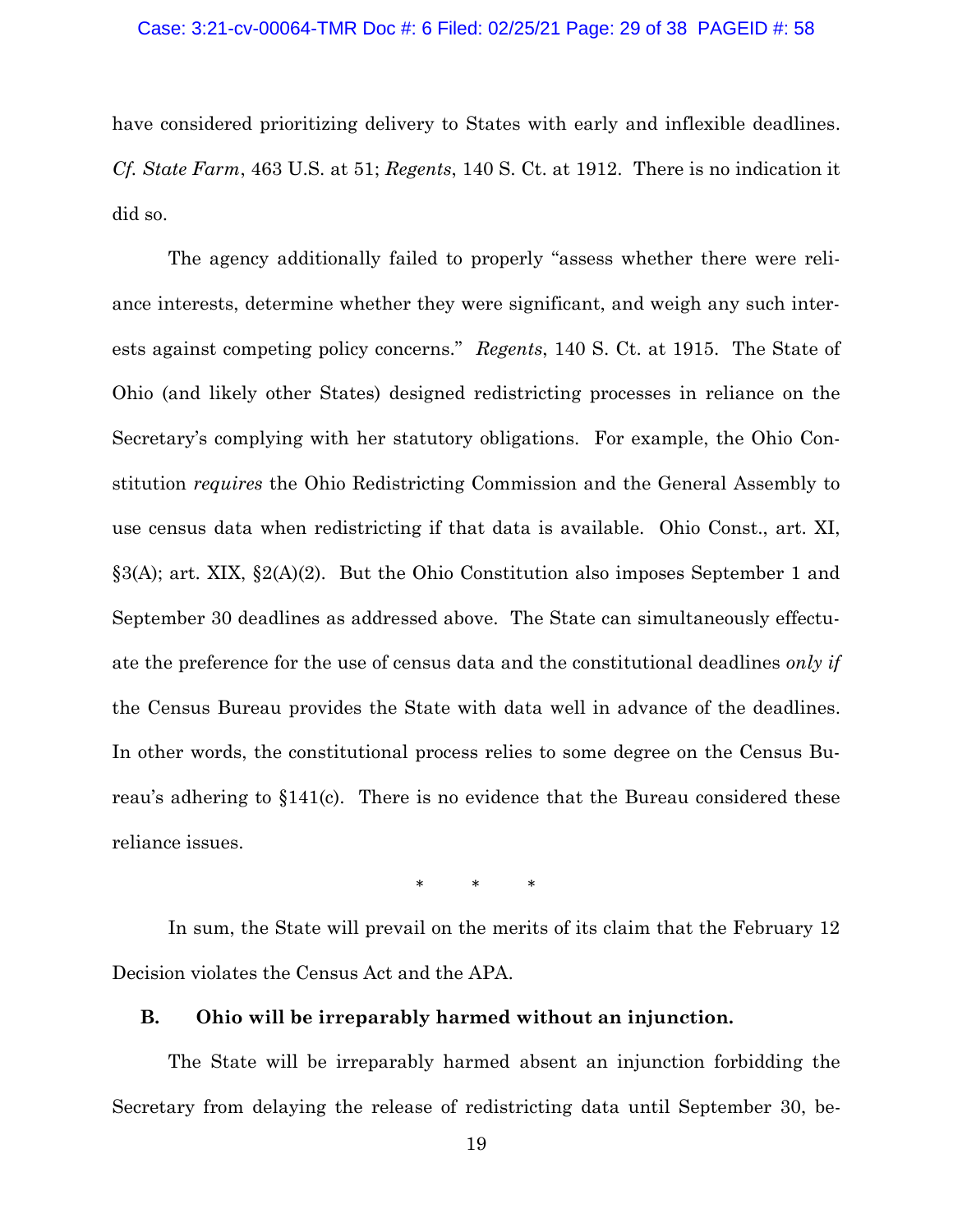#### Case: 3:21-cv-00064-TMR Doc #: 6 Filed: 02/25/21 Page: 30 of 38 PAGEID #: 59

cause the delay will prevent the State from carrying out the redistricting process in the constitutionally preferred manner.

<span id="page-29-2"></span><span id="page-29-0"></span>When the People of Ohio adopted the provisions in Articles XI and XIX of their Constitution, they overwhelmingly determined that state and congressional districts should be drawn using "decennial census data." Ohio Const., art. XI, §3(A); art. XIX, §2(A)(2). Indeed, the Ohio Redistricting Commission and the General Assembly *must use* decennial census data if it is available; only if that data is "unavailable" may they use anything else. Ohio Const., art. XI,  $\S 3(A)$ ; art. XIX,  $\S 2(A)(2)$ . The People also imposed deadlines for drawing legislative maps. Relevant here, the Ohio Redistricting Commission must finalize its map by September 1, and it must hold three public hearings to solicit public input before doing so. With respect to congressional districts, the Constitution gives the General Assembly until just September 30 to pass a map before authority to do so shifts to the Ohio Redistricting Commission. *Id*., art. XIX, §1.

<span id="page-29-1"></span>If the February 12 Decision remains in place, it will be impossible for the State to meet the September 1 and September 30 deadlines using data from the decennial census. The State will have to rely on data other than the census data. No doubt, the Ohio Constitution permits the use of other data when necessary: if (and only if) census data is "unavailable," the State may conduct redistricting using population figures "determined" on another "basis as the general assembly may direct." Ohio Const., art. XI, §3(A); *see also* art. XIX, §2(A)(2) (if and only if census data is "unavailable," population may "determined" for purposes of congressional districts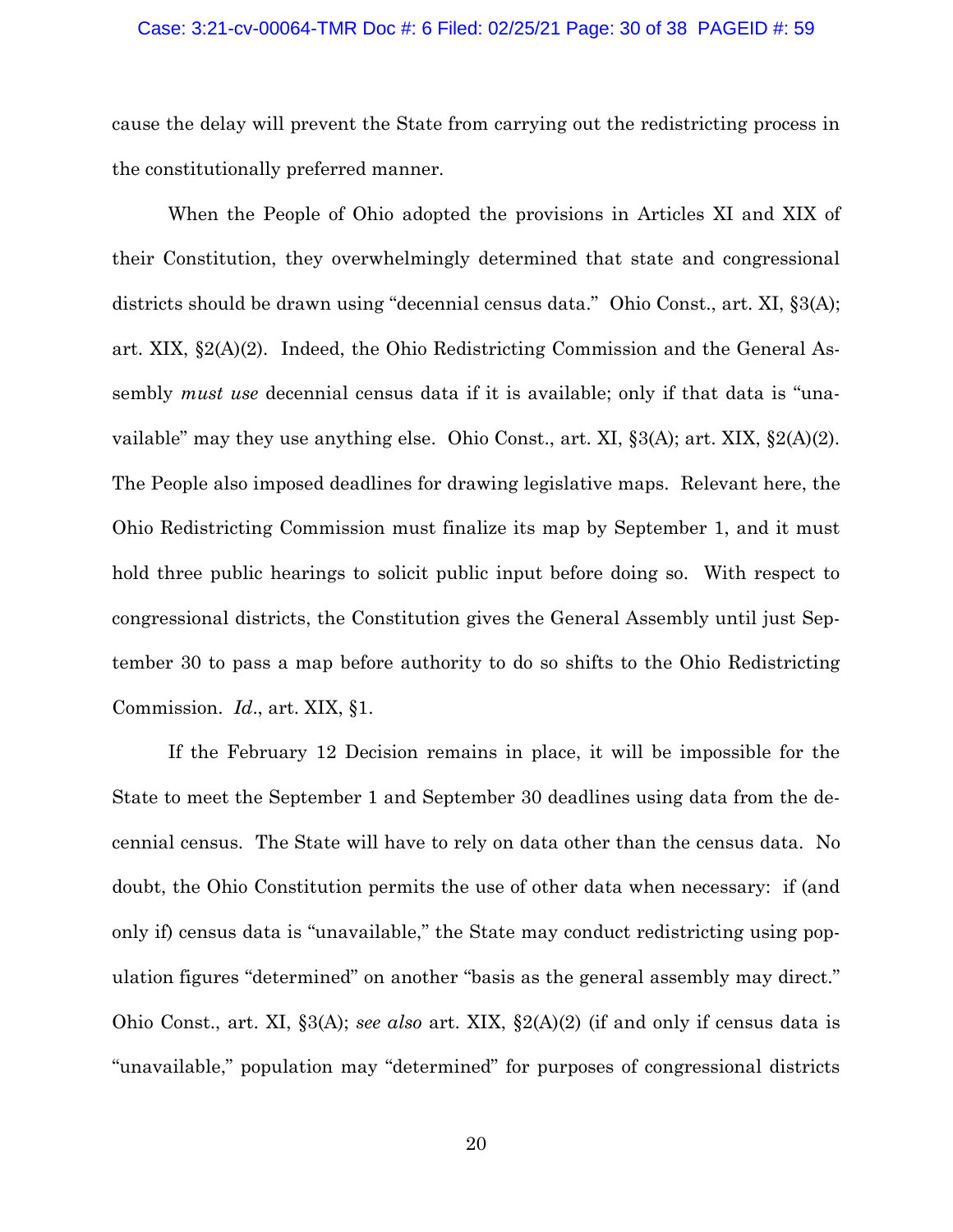#### Case: 3:21-cv-00064-TMR Doc #: 6 Filed: 02/25/21 Page: 31 of 38 PAGEID #: 60

<span id="page-30-2"></span><span id="page-30-1"></span><span id="page-30-0"></span>"by … another basis as directed by the general assembly"). But requiring the State to rely on this backup option constitutes irreparable harm. The reason is that States suffer "a form of irreparable injury" every time they are blocked "from effectuating" state law. *Maryland v. King*, 133 S. Ct. 1, 3 (2012) (Roberts, C.J., in chambers); *accord Abbott v. Perez*, 138 S. Ct. 2305, 2324 (2018); *Thompson v. DeWine*, 959 F.3d 804, 812 (6th Cir. 2020). Therefore, by barring the State from "effectuating" the constitutionally preferred method of redistricting—namely, redistricting that uses population figures determined based on the decennial census—the February 12 Decision causes irreparable harm.

<span id="page-30-4"></span><span id="page-30-3"></span>An analogy helps illustrate the harm. Imagine a court order enjoining Ohio from using census data in redistricting, but leaving the State free to redistrict by determining population on "such other basis as the general assembly may direct." Ohio Const., art. XI, §3(A); *see also* art. XIX, §2(A)(2). That order would unambiguously constitute irreparable harm: because state law requires using decennial census data as a first-best option, and because the order would enjoin use of the data, the order would irreparably injure the State by blocking it from "effectuating" state law. *King*, 133 S. Ct. at 3 (Roberts, C.J., in chambers); *accord Abbott*, 138 S. Ct. at 2324; *Thompson*, 959 F.3d at 812. Now return to this case. The February 12 Decision is practically indistinguishable from the hypothetical court order enjoining the use of census data, and it therefore causes irreparable harm in precisely the same manner. The February 12 Decision, just like the hypothetical injunction, blocks the State from conducting redistricting in the constitutionally preferred manner, and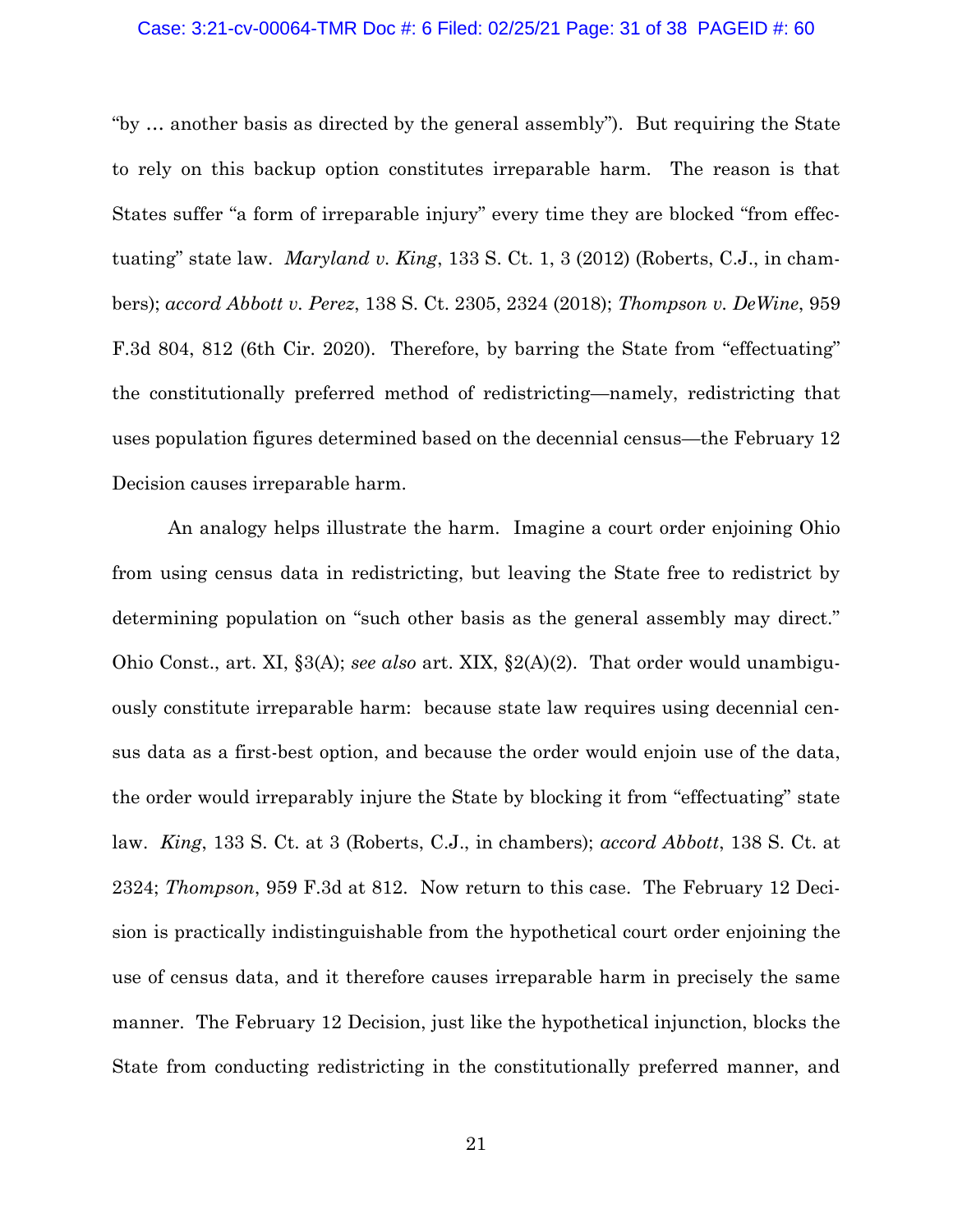#### <span id="page-31-2"></span>Case: 3:21-cv-00064-TMR Doc #: 6 Filed: 02/25/21 Page: 32 of 38 PAGEID #: 61

thus blocks it from best "effectuating" state law. *Maryland*, 133 S. Ct. at 3. That is irreparable harm as a matter of law, without regard to the adequacy, as a factual matter, of the option to proceed without census data. (Along the same lines, the State would suffer irreparable harm even if Ohio courts might recognize a *force majeure* exception that would permit the extension of deadlines to adjust for emergencies: forcing the State to invoke that exception means preventing it from drawing new districts using the primary methods prescribed by state law, which require the use of census data to draw maps by the constitutionally prescribed deadlines.)

<span id="page-31-5"></span><span id="page-31-4"></span><span id="page-31-3"></span><span id="page-31-1"></span><span id="page-31-0"></span>The need to use alternative data will irreparably harm the State in another way, too: the uncertainty and the inevitable debates over which data to use are sure to sow distrust in the entire redistricting process. That will undermine the State's significant interest "in protecting public confidence in the integrity and legitimacy of representative government." *Crawford v. Marion Cty. Election Bd.*, 553 U.S. 181, 197 (2008) (op. of Stevens, J.) (quotation omitted); *see also Mays v. LaRose*, 951 F.3d 775, 787 (6th Cir. 2020). To make matters worse, the harm will be intensified by litigants who have every incentive to portray whatever the State does in response to the February 12 Decision in the most negative light possible. That litigation is inevitable. Ohio, over the past decade, has faced a barrage of suits asking courts to become "entangled, as overseers and micromanagers, in the minutiae of" Ohio's "election processes" generally, *Ohio Democratic Party v. Husted*, 834 F.3d 620, 622 (6th Cir. 2016), and its redistricting process in particular, *see, e.g.*, *Householder v. Ohio A. Philip Randolph Inst.*, 140 S. Ct. 101 (2019); *Wilson v.*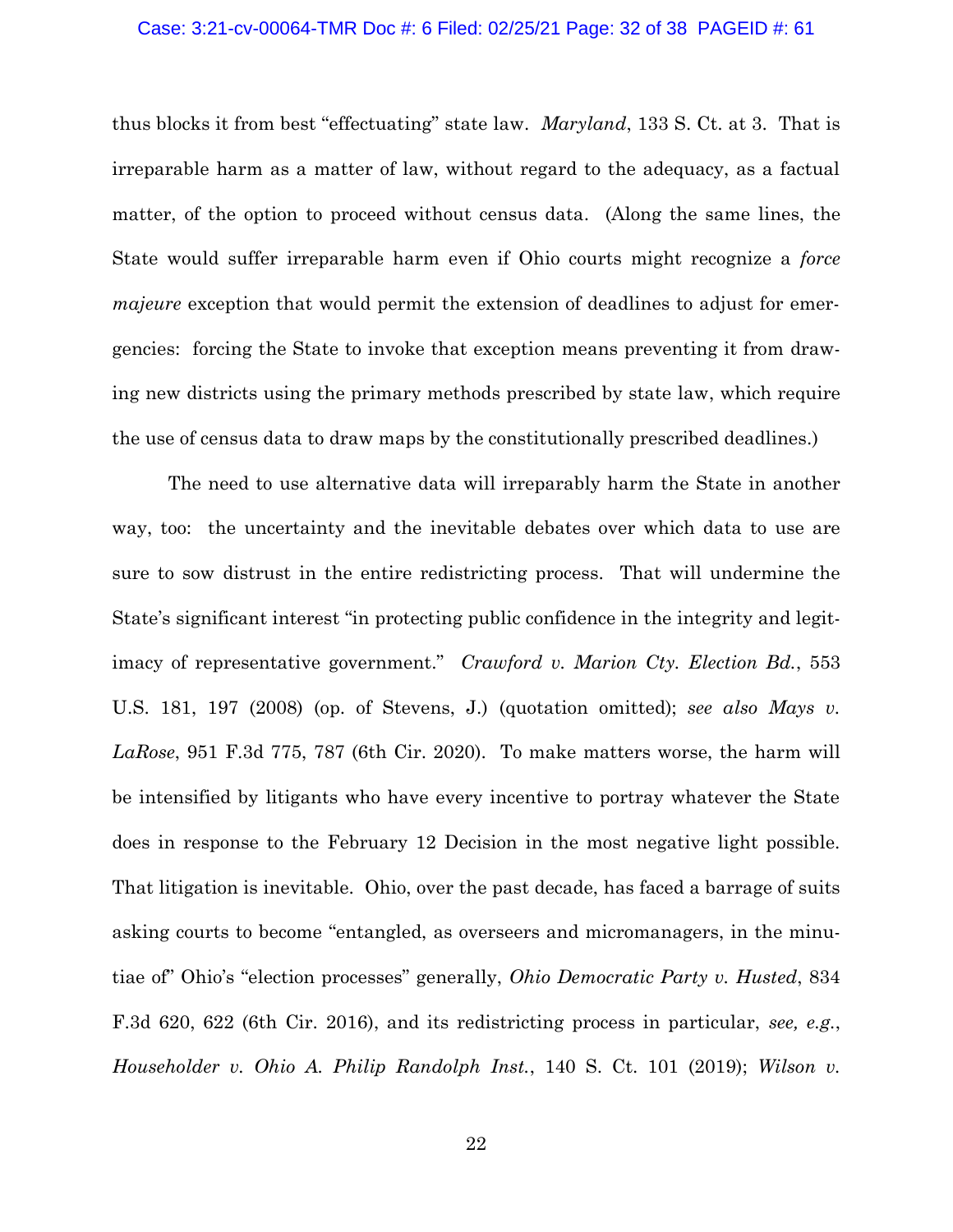*Kasich*, 134 Ohio St. 3d 221 (Ohio 2012). The trend is sure to continue, and perhaps intensify, after a redistricting process complicated by the Census Bureau's inaction.

## <span id="page-32-0"></span>**C. Enjoining the February 12 Decision will not cause substantial harm to others.**

An injunction here will not cause substantial harm to others. To the contrary, States around the Union will benefit from an order requiring the Secretary to do her job. That is especially so because an injunction along those lines need not sacrifice accuracy: the federal government, with all its resources, can surely find a way to count all its citizens accurately and on an expedited basis. That may cost money and will demand resources. But "injuries, however substantial, in terms of money, time and energy necessarily expended in compliance with an injunction are not enough" to defeat a request for injunctive relief. *United States v. Edward Rose & Sons*, 384 F.3d 258, 264 (6th Cir. 2004) (quotation omitted).

<span id="page-32-2"></span><span id="page-32-1"></span>Regardless, *even if* the Secretary or someone else might sustain some legally cognizable harm from an injunction, that would mean only that this case is one "in which irreparable harm will befall one side or the other of the dispute no matter what." *Coal. to Defend Affirmative Action v. Granholm*, 473 F.3d 237, 252 (6th Cir. 2006) (citing *Congregation Lubavitch v. City of Cincinnati*, 923 F.2d 458, 460 (6th Cir. 1991)). In those situations, the possibility that others might be harmed by one party being made to do what the law requires of it does not militate against issuance of an injunction. *See id*.

If the Court is concerned about the harm an injunction might pose to third parties or the defendants, it can limit the risk of such harm by granting tailored re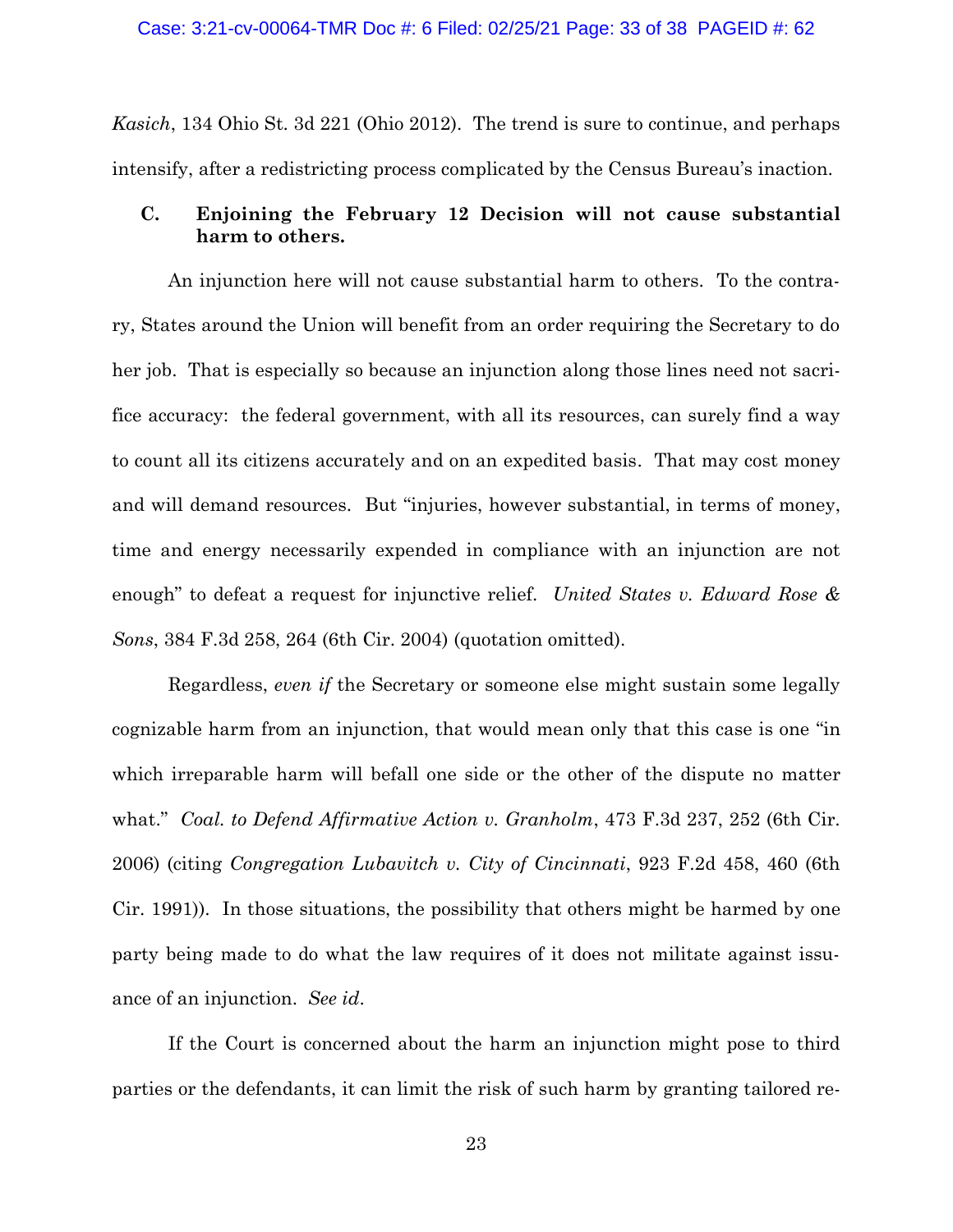lief. For example, it could enjoin the February 12 Decision *only* in its application to Ohio's data. It might further reduce any risk of such harms by enjoining the Secretary from delaying the release of the data beyond a date this Court deems equitable and reasonable under all the circumstances, still enabling the State to use the census data in meeting its September 1 and September 30 deadlines.

#### <span id="page-33-2"></span><span id="page-33-0"></span>**D. Enjoining the February 12 Decision will serve the public interest.**

Finally, the public interest favors an injunction. The "public interest lies in a correct application of the" law, and "upon the will of the people … being effected in accordance with [the] law." *Coal. to Defend Affirmative Action*, 473 F.3d at 252. Because federal law requires the Secretary to timely submit population tabulations, and because the will of Ohioans with regard to legislative redistricting cannot be effectuated in the primary method set out by state law unless the Court enjoins the February 12 Decision, an injunction will serve the public interest.

## <span id="page-33-1"></span>**II. If the Court determines that it may not issue an injunction, it should issue a writ of mandamus ordering the Secretary to comply with 13 U.S.C. §141(c).**

If the Court determines that the State is for some reason prohibited from seeking an injunction against the Secretary, it should award a writ of mandamus requiring the Secretary to timely complete and deliver all data subject to §141(c)'s mandatory commands.

"The district courts shall have original jurisdiction of any action in the nature of mandamus to compel an officer or employee of the United States or any agency thereof to perform a duty owed to the plaintiff." 28 U.S.C. §1361. A court may

<span id="page-33-3"></span>24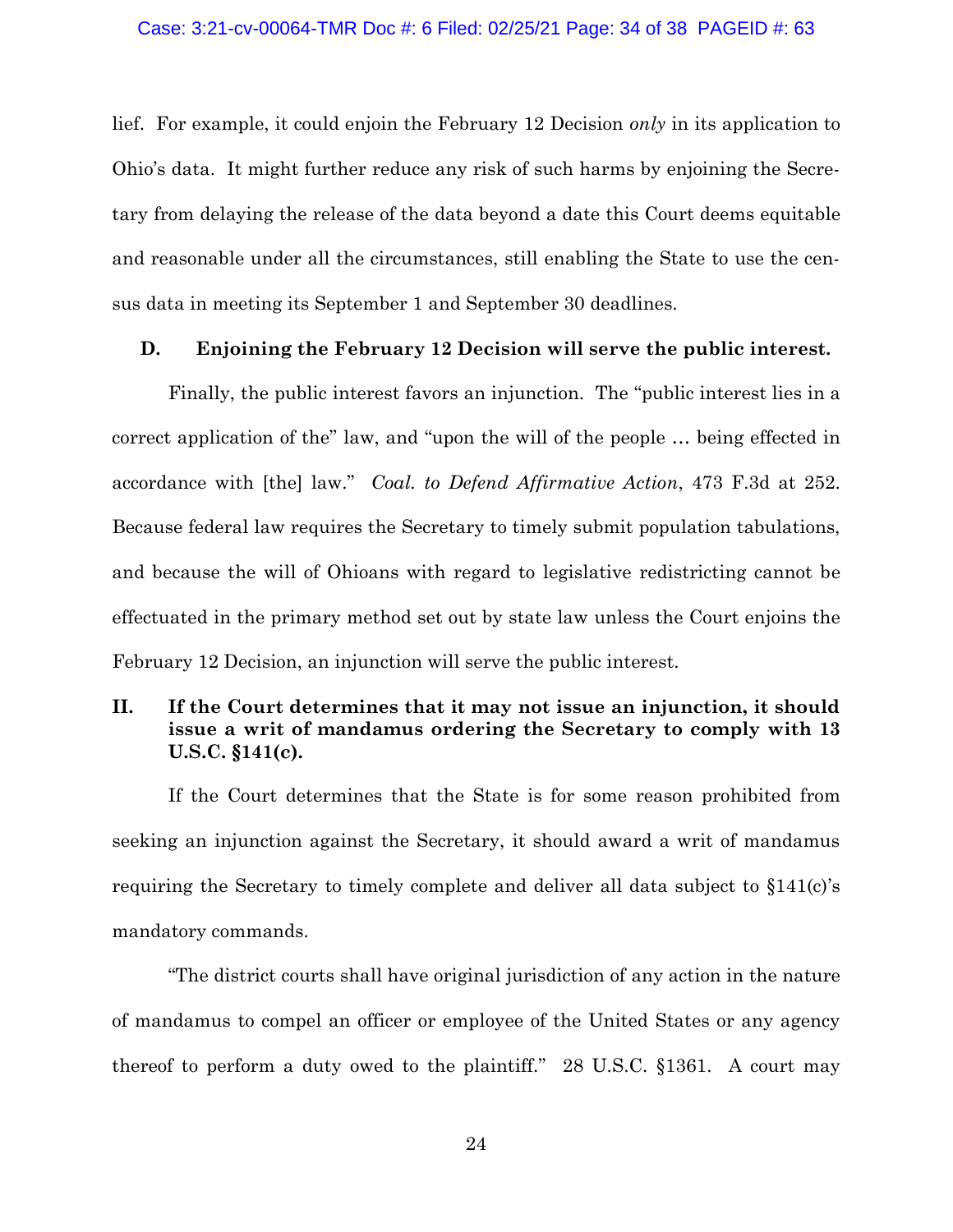#### Case: 3:21-cv-00064-TMR Doc #: 6 Filed: 02/25/21 Page: 35 of 38 PAGEID #: 64

<span id="page-34-2"></span><span id="page-34-1"></span>grant a writ of mandamus to a petitioner who has "exhausted all other avenues of relief" for enforcing "a clear nondiscretionary duty" that the respondent owes to it. *Heckler v. Ringer*, 466 U.S. 602, 616 (1984); *accord Haddad v. EEOC*, No. 18-1034, 2019 U.S. App. LEXIS 13600, at \*3 (6th Cir. May 6, 2019). The court must also assure itself "that the writ is appropriate under the circumstances." *Cheney v. United States Dist. Court*, 542 U.S. 367, 381 (2004).

<span id="page-34-0"></span>The State can satisfy every requirement. *First*, the State has nowhere else to turn for relief. If some yet-unknown barrier prevents the State from suing for an injunction, then the State has no way to protect itself from imminent injury except by obtaining a writ of mandamus. *Second*, the writ of mandamus is needed to keep the Secretary from breaching a "clear nondiscretionary duty." *Ringer*, 466 U.S. at 616. As discussed above, the "shall" language in §141(c) gives the Secretary a mandatory duty to complete, report, and transmit redistricting data. *Finally*, because the Secretary's failure to act in a timely fashion will cause the irreparable harms discussed above, issuance of "the writ is appropriate under the circumstances." *Cheney*, 542 U.S. at 381.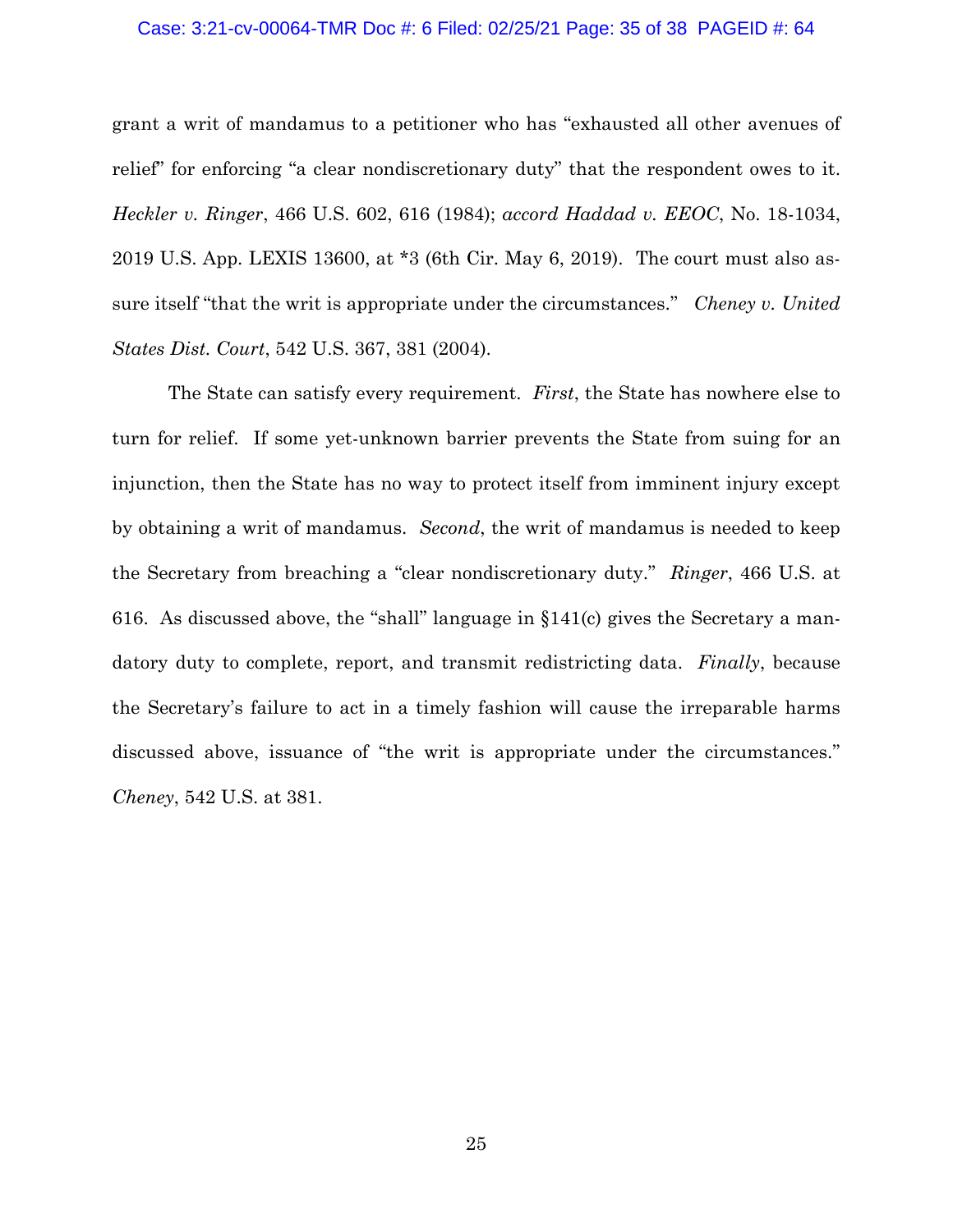Case: 3:21-cv-00064-TMR Doc #: 6 Filed: 02/25/21 Page: 36 of 38 PAGEID #: 65

## **CONCLUSION**

<span id="page-35-0"></span>The Court should grant the motion for an injunction or, in the alternative,

grant the State's petition for a writ of mandamus.

Respectfully submitted,

DAVE YOST (0056290) Ohio Attorney General

*/s/ Benjamin M. Flowers* BENJAMIN M. FLOWERS\* (0095284) Solicitor General *\*Trial Attorney* MAY DAVIS (PHV application pending) Deputy Solicitor General BRIDGET C. COONTZ (0072919) Section Chief, Constitutional Offices JULIE M. PFEIFFER (0069762) 30 East Broad Street, 17th Floor 6l4-466-8980 614-466-5087; fax benjamin.flowers@ohioattorneygeneral.gov

*Counsel for the State of Ohio*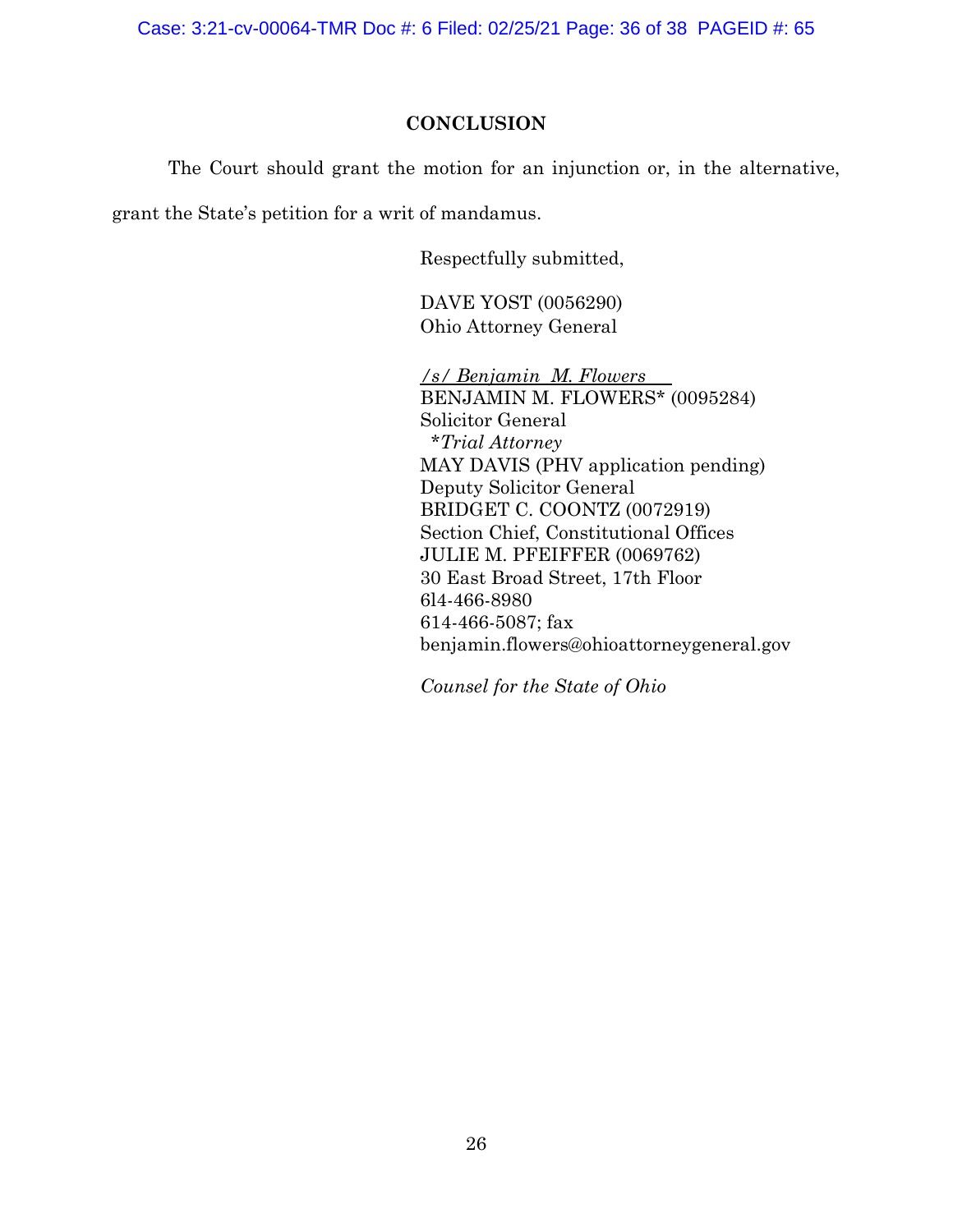## **CERTIFICATE OF SERVICE**

<span id="page-36-0"></span>I hereby certify that on February 25, 2021 a copy of the foregoing pleading was filed electronically. Notice of this filing will be sent to all parties for whom counsel has entered an appearance by operation of the Court's electronic filing system. Parties may access this filing through the Court's system. I further certify that a copy of the foregoing pleading and the Notice of Electronic Filing has been served by certified mail upon all parties for whom counsel has not yet entered an appearance electronically, at the following addresses:

David DeVillers United States Attorney for the Southern District of Ohio U.S. Attorney's Office 303 Marconi Boulevard, Suite 200 Columbus, OH 43215

Civil-Process Clerk Office of the United States Attorney for the Southern District of Ohio 303 Marconi Boulevard, Suite 200 Columbus, OH 43215

Wynn Coggins Acting Secretary of Commerce U.S. Department of Commerce 1401 Constitution Ave NW Washington, DC 20230

U.S. Department of Commerce 1401 Constitution Ave NW Washington, DC 20230

Monty Wilkinson Acting Attorney General United States Department of Justice 950 Pennsylvania Avenue, NW Washington, DC 20530-0001

Ron S. Jarmin Acting Director U.S. Census Bureau 4600 Silver Hill Road Washington, DC 20233

U.S. Census Bureau 4600 Silver Hill Road Washington, DC 20233

I further certify that I served a copy of this motion by e-mail upon: